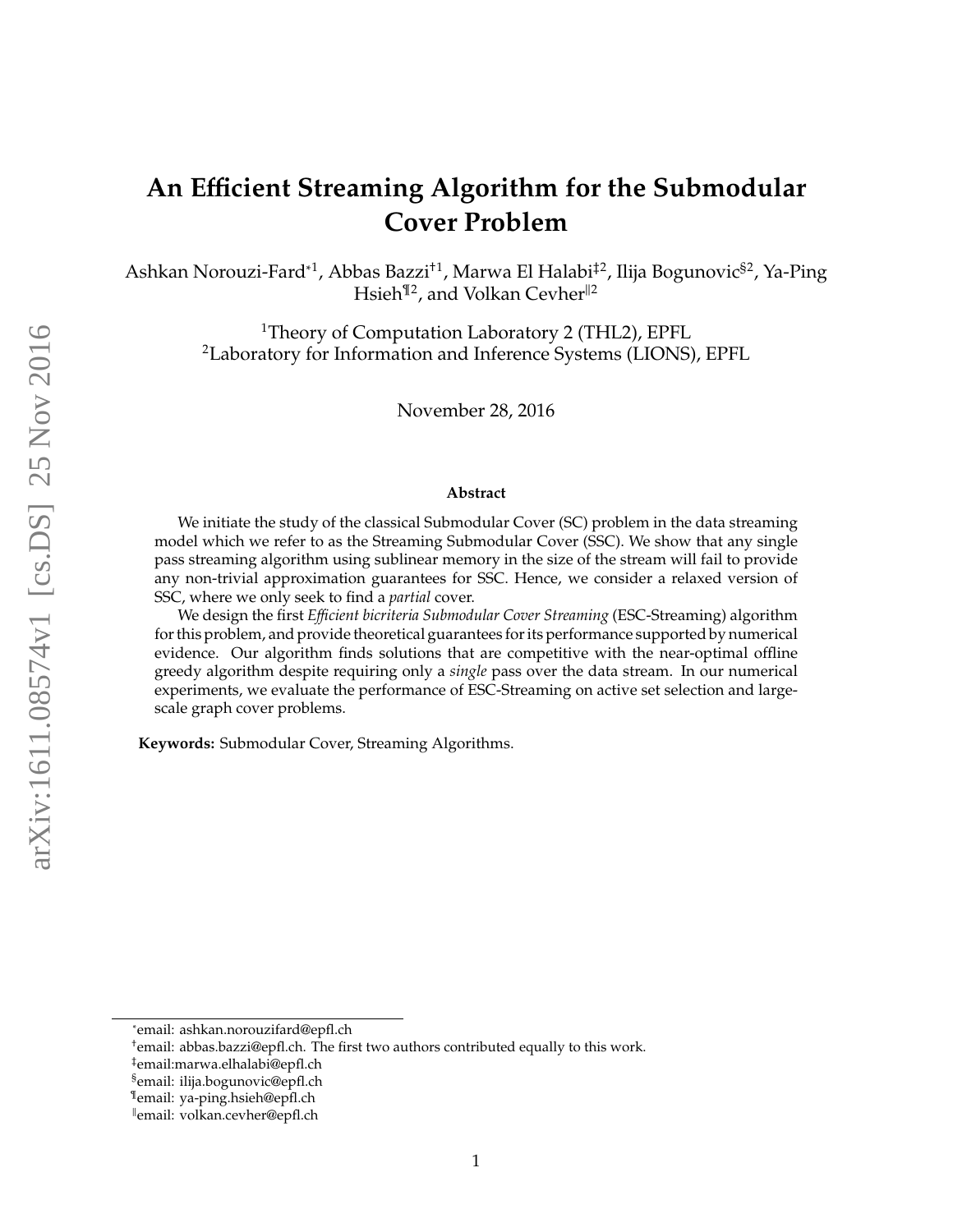### **1 Introduction**

We consider the *Streaming Submodular Cover (SSC)* problem, where we seek to find the smallest subset that achieves a certain utility, as measured by a monotone submodular function. The data is assumed to arrive in an arbitrary order and the goal is to minimize the number of passes over the whole dataset while using a memory that is as small as possible.

The motivation behind studying SSC is that many real-world applications can be modeled as cover problems, where we need to select a small subset of data points such that they maximize a particular utility criterion. Often, the quality criterion can be captured by a utility function that satisfies submodularity [\[27,](#page-16-0) [16,](#page-15-0) [15\]](#page-15-1), an intuitive notion of diminishing returns. Despite the fact that the standard *Submodular Cover* (SC) problem is extensively studied and very well-understood, all the proposed algorithms in the literature heavily rely on having access to whole ground set during their execution. However, in many real-world applications, this assumption does not hold. For instance, when the dataset is being generated on the fly or is too large to fit in memory, having access to the whole ground set may not be feasible. Similarly, depending on the application, we may have some restrictions on how we can access the data. Namely, it could be that random access to the data is simply not possible, or we might be restricted to only accessing a small fraction of it. In all such scenarios, the optimization needs to be done on the fly.

The SC problem is first considered by Wolsey  $[28]$ , who shows that a simple greedy algorithm yields a logarithmic factor approximation. This algorithm performs well in practice and usually returns solutions that are near-optimal. Moreover, improving on its theoretical approximation guarantee is not possible under some natural complexity theoretic assumptions [\[12,](#page-15-2) [10\]](#page-15-3). However, such an offline greedy approach is impractical for the SSC, since it requires an infeasible number of passes over the stream.

#### **1.1 Our Contribution**

In this work, we rigorously show that achieving any *non-trivial* approximation of SSC with a single pass over the data stream, while using a *reasonable* amount of memory, is *not* possible. More generally, we establish an uncontidional lower bound on the trade-off between the memory and approximation ratio for any *p*-pass streaming algorithm solving the SSC problem.

Hence, we consider instead a relaxed version of SSC, where we only seek to achieve a fraction (1 − ε) of the specified utility. We develop the first *E*ffi*cient bicriteria Submodular Cover Streaming* (ESC-Streaming) algorithm. ESC-Streaming is simple, easy to implement, and memory as well time efficient. It returns solutions that are competitive with the near-optimal offline greedy algorithm. It requires only a single pass over the data in arbitrary order, and provides for any  $\varepsilon > 0$ , a  $2/\varepsilon$ approximation to the optimal solution, while achieving a  $(1 - \varepsilon)$  fraction of the specified utility. In our experiments, we test the performance of ESC-Streaming on active set selection in materials science and graph cover problems. In the latter, we consider a graph dataset that consists of more than 787 million nodes and 47.6 billion edges.

#### **1.2 Related work**

Submodular optimization has attracted a lot of interest in machine learning, data mining, and theoretical computer science. Faced with streaming and massive data, the traditional (offline) greedy approaches fail. One popular approach to deal with the challenge of the data deluge is to adopt streaming or distributed perspective. Several submodular optimization problems have been studied so far under these two settings  $[25, 11, 9, 2, 20, 8, 18, 7, 14, 1]$  $[25, 11, 9, 2, 20, 8, 18, 7, 14, 1]$  $[25, 11, 9, 2, 20, 8, 18, 7, 14, 1]$  $[25, 11, 9, 2, 20, 8, 18, 7, 14, 1]$  $[25, 11, 9, 2, 20, 8, 18, 7, 14, 1]$  $[25, 11, 9, 2, 20, 8, 18, 7, 14, 1]$  $[25, 11, 9, 2, 20, 8, 18, 7, 14, 1]$  $[25, 11, 9, 2, 20, 8, 18, 7, 14, 1]$  $[25, 11, 9, 2, 20, 8, 18, 7, 14, 1]$  $[25, 11, 9, 2, 20, 8, 18, 7, 14, 1]$  $[25, 11, 9, 2, 20, 8, 18, 7, 14, 1]$  $[25, 11, 9, 2, 20, 8, 18, 7, 14, 1]$  $[25, 11, 9, 2, 20, 8, 18, 7, 14, 1]$  $[25, 11, 9, 2, 20, 8, 18, 7, 14, 1]$  $[25, 11, 9, 2, 20, 8, 18, 7, 14, 1]$  $[25, 11, 9, 2, 20, 8, 18, 7, 14, 1]$  $[25, 11, 9, 2, 20, 8, 18, 7, 14, 1]$  $[25, 11, 9, 2, 20, 8, 18, 7, 14, 1]$  $[25, 11, 9, 2, 20, 8, 18, 7, 14, 1]$ . In the streaming setting,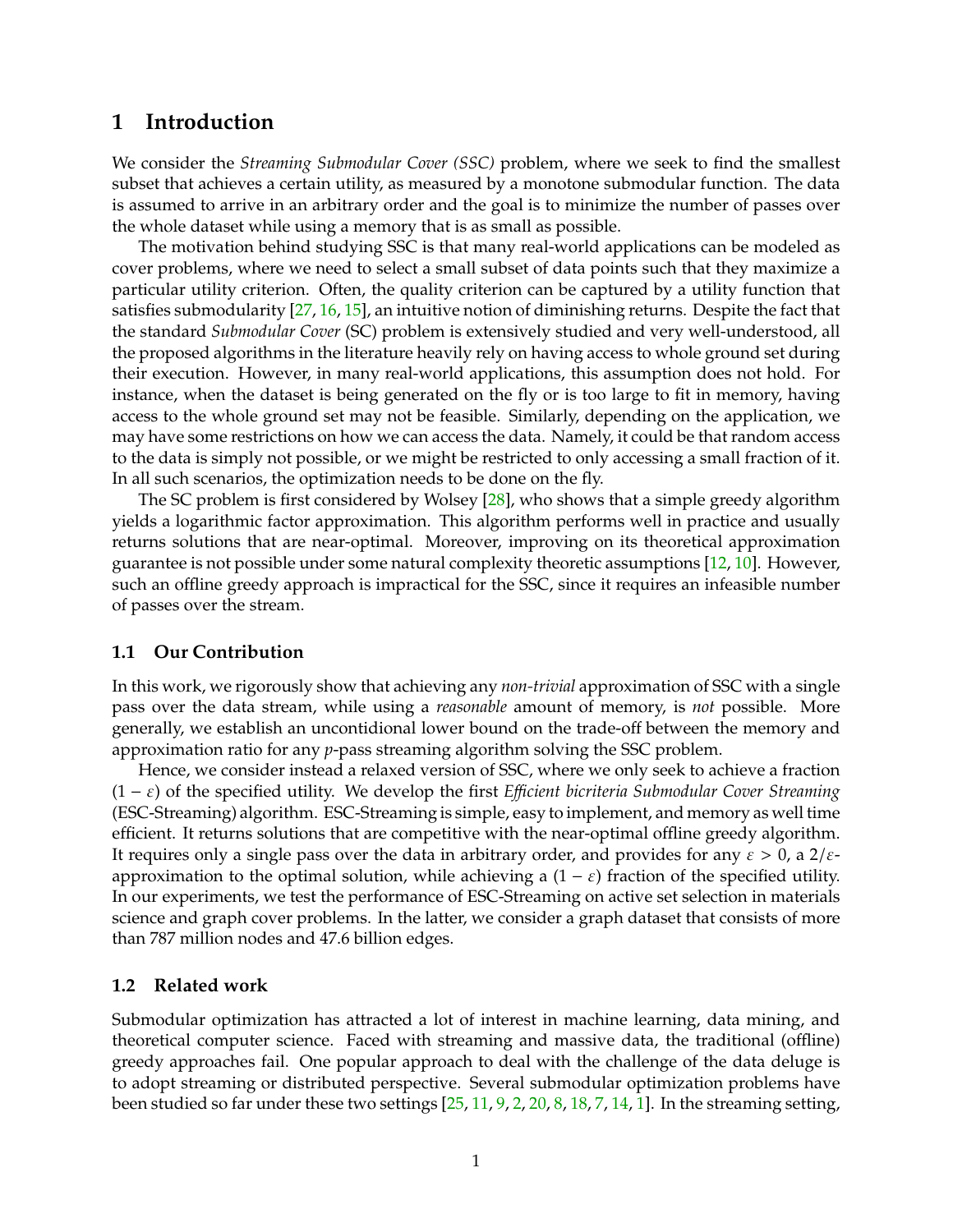<span id="page-2-1"></span>the goal is to find nearly optimal solutions, with a minimal number of passes over the data stream, memory requirement, and computational cost (measured in terms of oracle queries).

A related streaming problem to SSC was investigated by Badanidiyuru et al. [\[2\]](#page-14-0), where the authors studied the streaming Submodular Maximization (SM) problem *subject to a cardinality constraint*. In their setting, given a budget *k*, the goal is to pick at most *k* elements that achieve the largest possible utility. Whereas for the SC problem, given a utility *Q*, the goal is to find the minimum number of elements that can achieve it. In the offline setting of cadinality constrained SM, the greedy algorithm returns a solution that is  $(1 - 1/e)$  away from the optimal value [\[21\]](#page-15-11), which is known to be the best solution that one can obtain efficiently [\[22\]](#page-16-3). In the streaming setting, Badanidiyuru et al. [\[2\]](#page-14-0) designed an elegant single pass  $(1/2 - \varepsilon)$ -approximation algorithm that requires only *O*((*k* log *k*)/ε) memory. More general constraints for SM have also been studied in the streaming setting, e.g., in [\[8\]](#page-15-7).

Moreover, the *Streaming Set Cover* problem, which is a special case of the SSC problem is extensively studied [\[25,](#page-16-2) [11,](#page-15-4) [9,](#page-15-5) [7,](#page-15-9) [14,](#page-15-10) [1\]](#page-14-1). In this special case, the elements in the data stream are *m* subsets of a universe X of size *n*, and the goal is to find the minimum number of sets  $k^*$  that can cover all the elements in the universe X. The study of the *Streaming Set Cover* problem is mainly focused on the *semi-streaming* model, where the memory is restricted to  $O(n)^1$  $O(n)^1$ . This regime is first investigated by Saha and Getoor [\[25\]](#page-16-2), who designed a *O*(log *n*)-pass, *O*(log *n*)-approximation algorithm that uses  $\overline{O}(n)$  space. Emek and Rosén [\[11\]](#page-15-4) show that if one restricts the streaming algorithm to perform only one pass over the data stream, then the best possible approximation √ guarantee is *O*( *n*). This lower bound holds even for randomized algorithms. They also designed a deterministic greedy algorithm that matches this approximation guarantee. By relaxing the single pass constraint, Chakrabarti and Wirth [\[7\]](#page-15-9) designed a *p*-pass semi-streaming (*p* + 1)*n* 1/(*p*+1) approximation algorithm, and proved that this is essentially tight up to a factor of  $(p + 1)^3$ .

*Partial* **streaming submodular optimization.** The *Streaming Set Cover* has also been studied from a bicriteria perspective, where one settles for solutions that only cover a  $(1 - \varepsilon)$ -fraction of the universe. Building on the work of [\[11\]](#page-15-4), the authors in [\[7\]](#page-15-9) designed a semi-streaming *p*-pass streaming algorithm that achieves a (1−ε, δ(*n*, ε))-approximation, where δ(*n*, ε) = min{8*p*ε 1/*p* , (8*p*+ 1)*n* <sup>1</sup>/(*p*+1)}. They also provided a lower bound that matches their approximation ratio up to a factor of  $\Theta(p^3)$ .

**Distributed submodular optimization.** Mirzasoleiman et al. [\[20\]](#page-15-6) consider the SC problem in the distributed setting, where they design an efficient algorithm whose solution is close to that of the offline greedy algorithm. Moreover, they study the trade-off between the communication cost and the number of rounds to obtain such a solution.

To the best of our knowledge, no other works have studied the general SSC problem. We propose the first efficient algorithm ESC-Streaming that approximately solves this problem with tight guarantees.

### **2 Problem Statement**

**Preliminaries.** We assume that we are given a utility function  $f: 2^V \mapsto \mathbb{R}^+$  that measures the quality of a given subset  $S \subseteq V$ , where  $V = \{e_1, \dots, e_m\}$  is the ground set. The marginal gain

<span id="page-2-0"></span><sup>&</sup>lt;sup>1</sup>The  $\widetilde{O}$  notation is used to hide poly-log factors, i.e.,  $\widetilde{O}(n) := O(n \text{ poly} \log n, \log m)$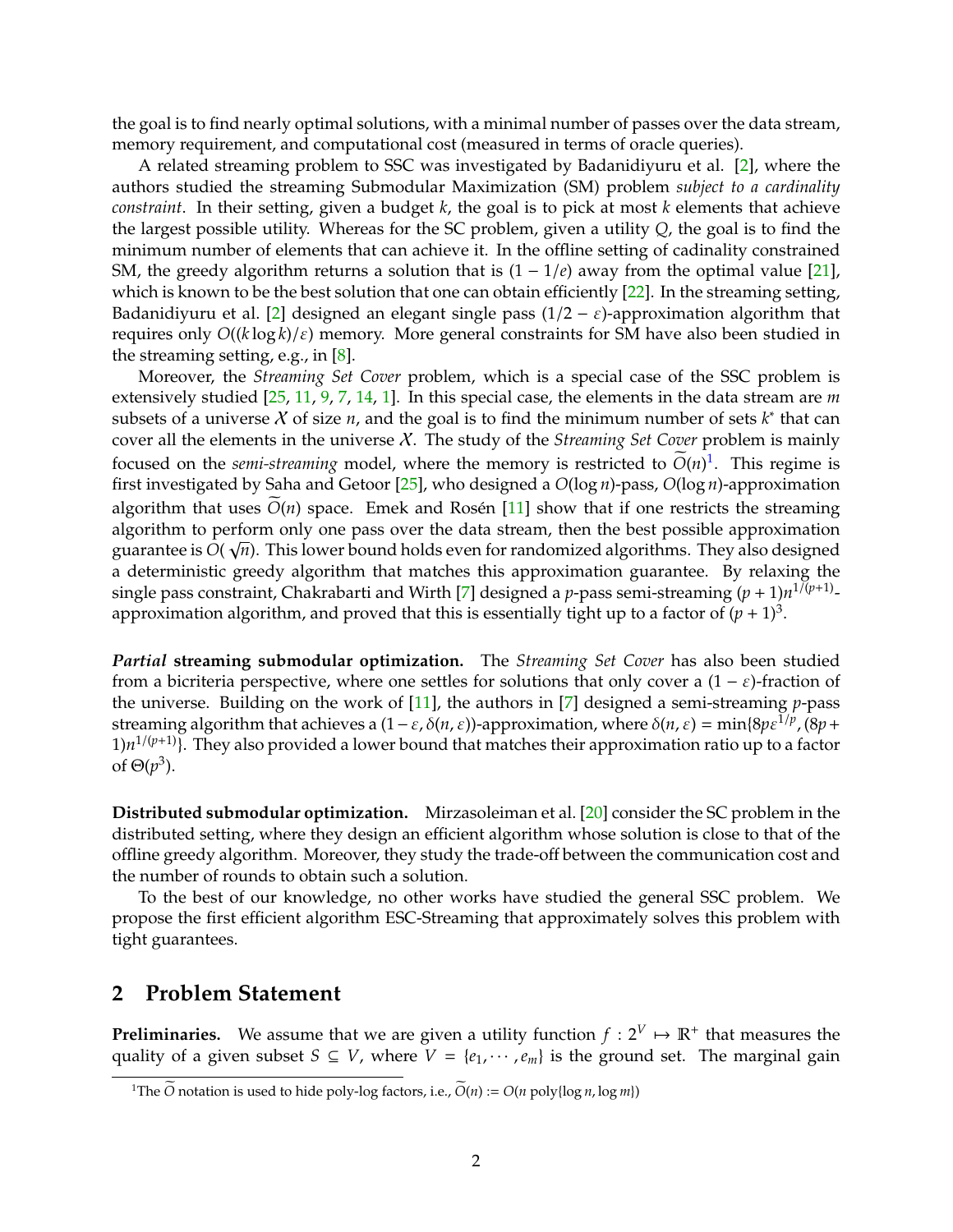<span id="page-3-3"></span>associated with any given element  $e \in V$  with respect to some set  $S \subseteq V$ , is defined as follows

$$
\Delta_f(e|S) := \Delta(e|S) = f(S \cup \{e\}) - f(S).
$$

In this work, we focus on *normalized*, *monotone*, *submodular* utility functions *f*, where *f* is referred to be:

- 1. **submodular** if for all *S*, *T*, such that *S*  $\subseteq$  *T*, and for all  $e \in V \setminus T$ ,  $\Delta(e|S) \ge \Delta(e|T)$ .
- 2. **monotone** if for all *S*, *T* such that *S*  $\subseteq$  *T*  $\subseteq$  *V*, we have *f*(*S*)  $\le$  *f*(*T*).
- 3. **normalized** if  $f(\emptyset) = 0$ .

In the standard *Submodular Cover* (SC) problem, the goal is to find the smallest subset *S* ⊆ *V* that satisfies a certain utility *Q*, i.e.,

<span id="page-3-1"></span>
$$
\min_{S \subseteq V} |S| \text{ s.t. } f(S) \ge Q. \tag{SC}
$$

**Hardness results.** The SC problem is known to be NP-Hard. A simple greedy strategy [\[28\]](#page-16-1) that in each round selects the element with the highest marginal gain until *Q* is reached, returns a solution of size at most  $H(\max_e f({e}))k^*$ , where  $k^*$  is the size of the optimal solution set S<sup>\*</sup>.<sup>[2](#page-3-0)</sup> Moreover, Feige [\[12\]](#page-15-2) proved that this is the best possible approximation guarantee unless  $\text{NP} \subseteq \text{DTIME}\big(n^{\text{O(log log }n)}\big)$ . This was recently improved to an NP-hardness result by Dinur and Steurer [\[10\]](#page-15-3).

**Streaming Submodular Cover (SSC).** In the streaming setting, the main challenge is to solve the SC problem while maintaining a small memory and without performing a large number of passes over the data stream. We use *m* to denote the size of the data stream. Our first result states that any single pass streaming algorithm with an approximation ratio better than *m*/2, must use at least Ω(*m*) memory. Hence, for large datasets, if we restrict ourselves to a single pass streaming algorithm with sublinear memory *o*(*m*), we cannot obtain *any* non-trivial approximation of the SSC problem (cf., Theorem [4.1](#page-4-0) in Section [4\)](#page-4-1). To obtain non-trivial and feasible guarantees, we need to relax the coverage constraint in [SC.](#page-3-1) Thus, we instead solve the *Streaming Bicriteria Submodular Cover* (SBSC) defined as follows:

<span id="page-3-2"></span>**Definition 2.1.** Given  $\varepsilon \in (0,1)$  and  $\delta \ge 1$ , an algorithm is said to be a  $(1 - \varepsilon, \delta)$ -bicriteria approximation algorithm for the SBSC problem if for any Submodular Cover instance with utility Q and optimal set size *k* ∗ , the algorithm returns a solution *S* such that

$$
f(S) \geq (1 - \varepsilon)Q \quad \text{and} \quad |S| \leq \delta k^*.
$$

## **3 An e**ffi**cient streaming submodular cover algorithm**

**ESC-Streaming algorithm.** The first phase of our algorithm is described in Algorithm [1.](#page-4-2) The algorithm receives as input a parameter *M* representing the size of the allowed memory. The discussion of the role of this parameter is postponed to Section [4.](#page-4-1) The algorithm keeps  $t + 1 =$  $\log(M/2) + 1$  *representative* sets. Each representative set  $S_j$   $(j = 0,..,t)$  has size at most  $2^j$ , and has a corresponding threshold value  $Q/2^j$ . Once a new element *e* arrives in the stream, it is added to all

<span id="page-3-0"></span><sup>&</sup>lt;sup>2</sup>Here, *H*(*x*) is the *x*-th harmonic number and is bounded by *H*(*x*)  $\leq 1 + \ln x$ .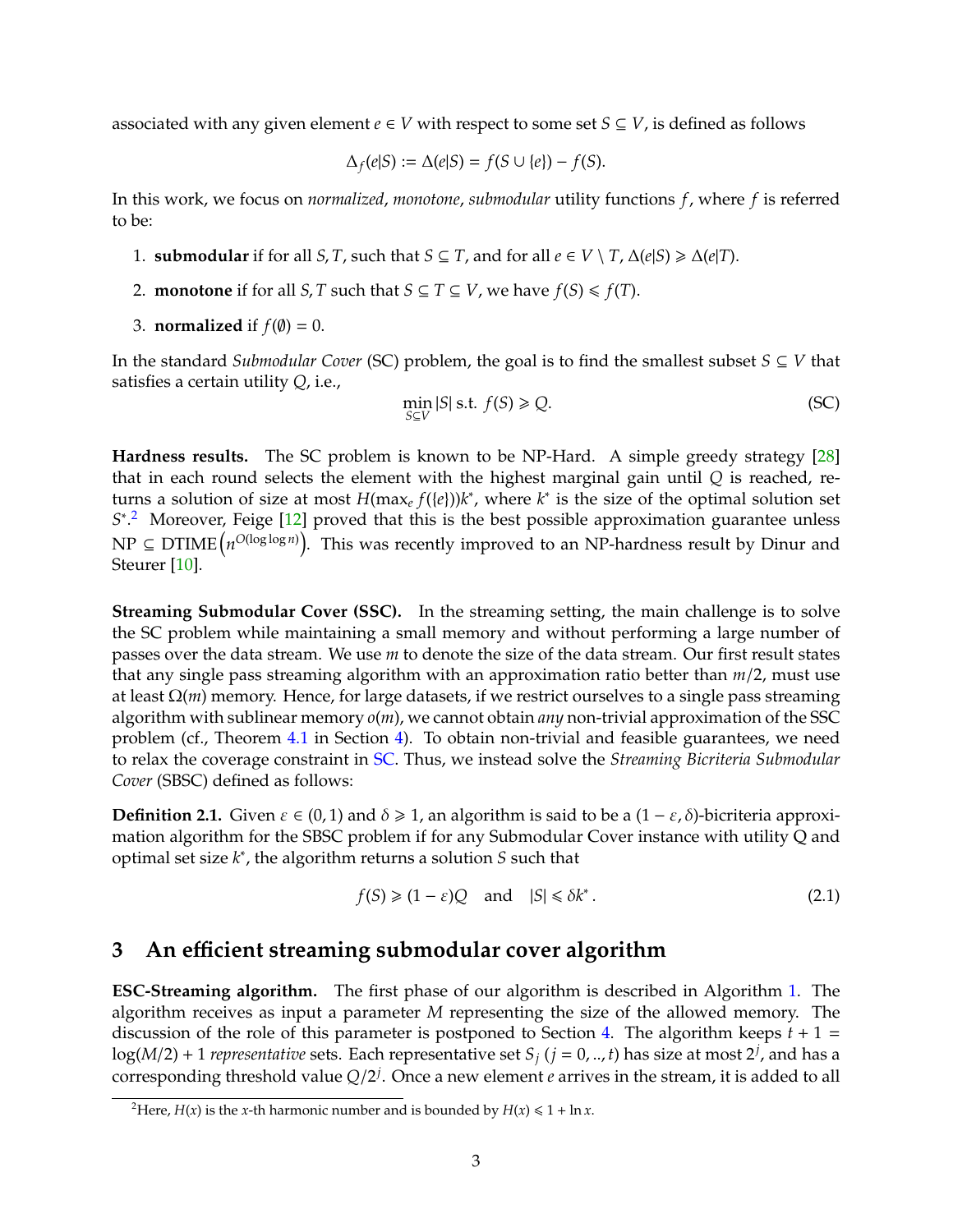the representative sets that are not fully populated, and for which the element's marginal gain is above the corresponding threshold, i.e.,  $\Delta(e|S_j) \geqslant \frac{Q}{2^{j}}$  $\frac{Q}{2}$ . This phase of the algorithm requires only one pass over the data stream. The running time of the first phase of the algorithm is *O*(log(*M*)) for every element of the stream, since the per-element computational cost is *O*(log(*M*)) oracle calls.

In the second phase (i.e., Algorithm [2\)](#page-4-3), given a feasible  $\tilde{\varepsilon}$ , the algorithm finds the smallest set *S*<sup>*i*</sup> among the stored sets, such that  $f(S_i) \geq (1 - \tilde{\varepsilon})Q$ . For any query, the running time of the second phase is *O*(log log(*M*)). Note that after one-pass over the stream, we have no limitation on the number of the queries that we can answer, i.e., we do not need another pass over the stream. Moreover, this phase does not require any oracle calls, and its total memory usage is at most *M*.

#### <span id="page-4-2"></span>**Algorithm 1** ESC-Streaming Algorithm - Picking representative set

 $t = \log(M/2)$ 1:  $S_0 = S_1 = ... = S_t = \emptyset$ 2: **for**  $i = 1, \cdots, m$  **do** 3: Let *e* be the next element in the stream 4: **for**  $j = 0, \cdots, t$  **do** 5: **if**  $\Delta(e|S_j) \geq \frac{Q}{2^j}$  $\frac{Q}{2^j}$  and  $|S_j| \leq 2^j$  then 6:  $S_j \leftarrow S_j \overset{\sim}{\cup} e$ 7: **end if** 8: **end for** 9: **end for**

#### <span id="page-4-3"></span>**Algorithm 2** ESC-Streaming Algorithm - Responding to the queries

Given value  $\tilde{\varepsilon}$ , perform the following steps

- 1: Run a binary search on the  $S_0$ , ...,  $S_t$
- 2: Return the smallest set *S*<sup>*i*</sup> such that  $f(S_i) \geq (1 \tilde{\varepsilon})Q$
- 3: If no such set exists, Return "Assumption Violated"

In the following section, we analyze ESC-Streaming and prove that it is an  $(1-\tilde{\varepsilon},2/\tilde{\varepsilon})$ -bicriteria approximation algorithm for SSC. Formally we prove the following:

<span id="page-4-4"></span>**Theorem 3.1.** *For any given instance of SSC problem, and any values M,*  $\tilde{\varepsilon}$ *, such that*  $k^* / \tilde{\varepsilon} \leq M$ *, where*  $k^*$ *is size optimal solution to SSC, ESC-Streaming algorithm returns a*  $(1 - \tilde{\epsilon}, 2/\tilde{\epsilon})$ *-approximation solution.* 

### <span id="page-4-1"></span>**4 Theoretical Bounds**

**Lower Bound.** We start by establishing a lower bound on the tradeoff between the memory requirement and the approximation ratio of any *p*-pass streaming algorithm solving the SSC problem.

<span id="page-4-0"></span>**Theorem 4.1.** *For any number of passes p and any stream size m, a p-pass streaming algorithm that, with probability at least* 2/3*, approximates the submodular cover problem to a factor smaller than <sup>m</sup>* 1 *p p*+1 *, must use a memory of size at least* Ω  $\int_{-\infty}^{\infty}$ *p*(*p*+1)<sup>2</sup> ! *.*

We defer the proof of this theorem to Section [5.](#page-6-0) Note that for  $p = 1$ , Theorem [4.1](#page-4-0) states that any one-pass streaming algorithm with an approximation ratio better than *m*/2 requires at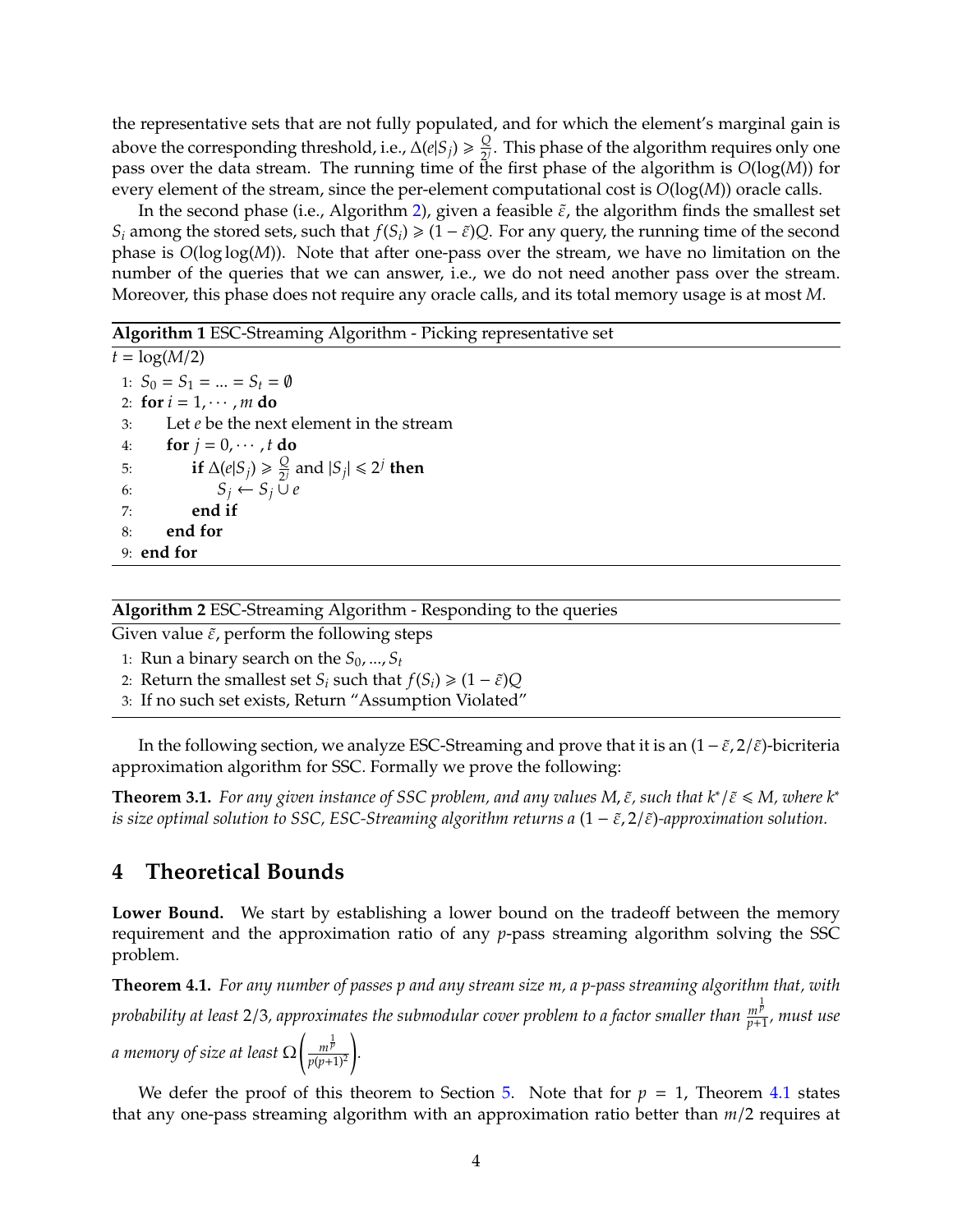<span id="page-5-1"></span>least Ω(*m*) memory. Hence, for large datasets, Theorem [4.1](#page-4-0) rules out *any* approximation of the streaming submodular cover problem, if we restrict ourselves to a one-pass streaming algorithm with sublinear memory *o*(*m*). This result motivates the study of the *Streaming Bicriterion Submodular Cover* (SBSC) problem as in Definition [2.1.](#page-3-2)

**Main result and discussion.** Refining the analysis of the greedy algorithm for SC [\[28\]](#page-16-1), where we stop once we have achieved a utility of  $(1 - \varepsilon)Q$ , yields that the number of elements that we pick is at most *k* ∗ ln(1/ε). This yields a *tight* (1 − ε, ln(1/ε))-bicriteria approximation algorithm for the *Bicriteria Submoludar Cover* (BSC) problem. One can turn this bicriteria algorithm into an  $(1 - \varepsilon, \ln(1/\varepsilon))$ -bicriteria algorithm for SBSC, at the cost of doing  $k^* \ln(1/\varepsilon)$  passes over the data stream which may be infeasible for some applications. Moreover, this requires  $mk^* \ln \left(\frac{1}{\varepsilon}\right)$  oracle calls, which may be infeasible for large datasets.

To circumvent these issues, it is natural to parametrize our algorithm by a user defined memory budget *M* that the streaming algorithm is allowed to use. Assuming, for some  $0 < \varepsilon \le e^{-1}$ , that the  $(1 - \varepsilon, \ln(1/\varepsilon))$ -bicriteria solution given by the *offline* greedy algorithm's fits in a memory of *M*/2 for the BSC variant of the problem, then our algorithm (ESC-Streaming) is guaranteed to return a (1 − 1/ ln(1/ε), 2 ln(1/ε))-bicriteria solution for the SBSC problem, while using at most *M* memory. Hence in only one pass over the data stream, ESC-Streaming returns solutions guaranteed to cover, for small values of  $\varepsilon$ , almost the same fraction of the utility as the greedy solution, loosing only a factor of two in the worst case solution size. Moreover, the number of oracle calls needed by ESC-Streaming is only  $m \log M$ , which for  $M = 2k^* \ln(1/\varepsilon)$  is bounded by

$$
m \log M = \underbrace{m \log(2k^* \ln(1/\varepsilon))}_{\text{oracle calls by ESC-Streaming algorithm}} \ll \underbrace{mk^* \ln\left(\frac{1}{\varepsilon}\right)}_{\text{oracle calls by greedy}}
$$

which is more than a factor  $k^* / log(k^*)$  smaller than the greedy algorithm. This enables ESC-Streaming algorithm to perform much faster than the offline greedy algorithm. Another feature of ESC-Streaming is that it performs a single pass over the data stream, and after this unique pass, we are able to query a  $(1 - 1/\ln(1/\varepsilon'))$  2 $\ln(1/\varepsilon')$ )-bicriteria solution for any  $\varepsilon \leq \varepsilon' \leq e^{-1}$ , without any additonal oracle calls. Whenever the above inequality does not hold, ESC-Streaming returns "Assumption Violated". More precisely, we prove the following theorem:

<span id="page-5-0"></span>**Theorem 4.2.** For any given instance of SSC problem, and any values M,  $\varepsilon$ , such that  $2k^*$   $\ln 1/\varepsilon \le M$ , where *k* ∗ *is the optimal solution size, ESC-Streaming algorithm returns a* (1 − 1/(ln 1/ε), 2 ln 1/ε)*-approximation solution.*

*Proof.* Choose *j* such that  $\frac{2^j}{2 \ln 1/\varepsilon} \le k^* < \frac{2^{j+1}}{2 \ln 1/\varepsilon}$ . We first show that the number of elements in  $S_j$  is at most  $2k^* \ln 1/\varepsilon$  and  $f(S_j) \geqslant (1 - \frac{1}{\ln 1/\varepsilon})Q$ . We know that  $|S_j| \leqslant 2^j$ , and hence

$$
|S_j| \le 2^j \le 2k^* \ln 1/\varepsilon
$$

If  $|S_j| = 2^j$  then we get  $f(S_j) \geq Q$ . Now assume that  $|S_j| < 2^j$  and let  $S^*$  be the optimum solution,  $|S^*| = k^*$  and  $f(S^*) \geq Q$ . By monotonicity, we get that  $f(S^* \cup S_j) \geq Q$ . Let  $S^* \setminus S_j = \{w_1, ... w_d\}$ . We know that the marginal gain that  $w_i$  gives to a subset of  $S_j$  is less than  $\frac{Q}{2^j}$  for all  $1 \leq i \leq d$ . By submodularity, we get that  $\Delta(w_i|S_j) < \frac{Q}{2^j}$  $\frac{Q}{2^j}$  for all  $1 \le i \le d$ . Therefore,

$$
f(S^* \cup S_j) - f(S_j) \le \sum_{i=1}^d \Delta(w_i | S_j) < d \frac{Q}{2^j} \le d \frac{Q}{k^* \ln 1/\varepsilon} \le \frac{Q}{\ln 1/\varepsilon'}
$$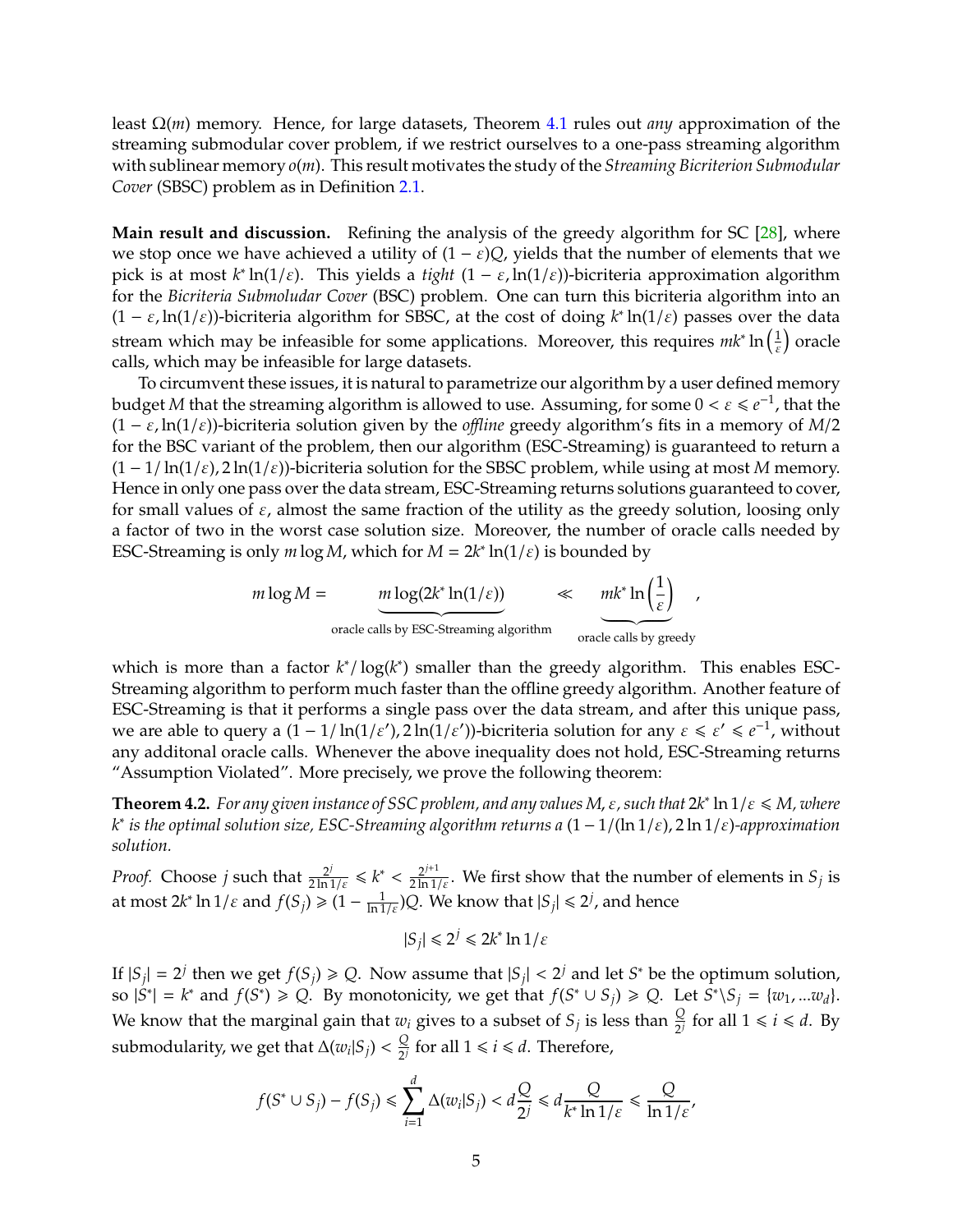which gives

$$
f(S^* \cup S_j) - f(S_j) \leq \frac{Q}{\ln 1/\varepsilon} \to f(S_j) \geq Q\Big(1 - \frac{1}{\ln 1/\varepsilon}\Big).
$$

Hence the set *S<sup>j</sup>* is indeed a good candidate solution. Therefore, the algorithm does not return any solution, only if the assumption is not satisfied, i.e.,  $k^*$  ln  $1/\varepsilon > M$ . Otherwise, if the algorithm returns a solution  $S_{j_1}$ , such that  $j_1 < j$ , then  $S_{j_1}$  must satisfy  $f(S_{j_1}) \geq (1 - \frac{1}{\ln 1/\varepsilon})Q$ , and it contains fewer elements than  $2^j$ , then it also satisfies size and utility guarantees.

**Remarks.** Note that in Algorithm [1,](#page-4-2) we can replace the constant 2 by another choice of the constant  $1 < \alpha \le 2$ . The representative sets are changed accordingly to  $\alpha^j$ , and  $t = \log_{\alpha}(M/\alpha)$ . Varying  $\alpha$  provides a trade-off between memory and solution size guarantee. More precisely, for any  $1 < \alpha \le 2$ , ESC-Streaming achieves a  $(1 - \frac{1}{\ln 1/\varepsilon}, \alpha \ln 1/\varepsilon)$ -approximation guarantee, for instances of SSC where  $\alpha k^* \ln 1/\varepsilon \leq M$ . However, the improvement in the size approximation guarantee, comes at the cost of increased memory usage  $\frac{M-1}{\alpha-1}$ , and increased number of oracle calls  $m(\log_\alpha(M/\alpha)+1)$ .

Notice that in the statement of Theorem [4.2,](#page-5-0) the approximation guarantee of ESC-Streaming is given with respect to a memory only large enough to fit the offline greedy algorithm's solution. However, if we allow our memory *M* to be as large as *k* ∗ /ε, then Theorem [3.1](#page-4-4) follows immediately for  $\tilde{\varepsilon} = 1/\ln(1/\varepsilon)$ .

## <span id="page-6-0"></span>**5 Lower Bound**

In this section, we prove an unconditional lower bound on any *p*-pass streaming algorithm that approximates the streaming submodular cover problem, as stated in Theorem [4.1.](#page-4-0) A common way to prove lower bounds for streaming algorithms is through communication complexity. For our purposes, the suitable communication problem to start with is the Multi-Player Pointer Jumping Problem.

In what follows, we start by defining the Multi-Player Pointer Jumping Problem and stating its known communication complexity hardness results in Section [5.1.](#page-6-1) We then present in Section [5.2](#page-7-0) a reduction from the streaming submodular cover problem to the aformentioned communication problem. The proof of Theorem [4.1](#page-4-0) then follows in Section [5.3.](#page-10-0)

#### <span id="page-6-1"></span>**5.1 Multi-Player Pointer Jumping Problem**

In the Multi-Player Pointer Jumping Problem, we are given a rooted tree *T* of depth  $\ell \geq 1$ , where the nodes in the tree are divided into  $k = \ell + 1$  layers according to their distance from the root, with the convention that the root is at layer *k*, and the leaves are at layer 1. For  $1 \le i \le k$ , we refer to the set of nodes in layer *i* as  $\mathcal{V}_i$ . In this problem, denoted MPJ<sub>T,k</sub> for a given tree T, we have *k* players *P*1, . . . , *P<sup>k</sup>* where each player *i* is *in charge* of the vertices in layer *i*. An input π for MPJ*T*,*<sup>k</sup>* is divided as follows:

- $\vdash$  For each 2 ≤ *i* ≤ *k*, and for each  $v \in \mathcal{V}_i$ , player  $P_i$  gets a pointer indicating one outgoing edge from *v* to one of its children, say *u*, in layer  $i - 1$ , and we write in this context that  $\pi(v) = u$ .
- For each *v* ∈ V1, player *P*<sup>1</sup> gets a bit *b*(*v*) := *b*π(*v*) ∈ {0, 1}.

Note that given  $\pi$ , the tree  $T_{\pi}$  restricted to the edges indicated in  $\pi$  contains a unique root-to-leaf path, leading to a unique leaf  $v_\pi \in V_1$ , and hence the output of this problem given an input  $\pi$  is  $MPI_{T,k}(\pi) = b(v_{\pi}) \in \{0, 1\}.$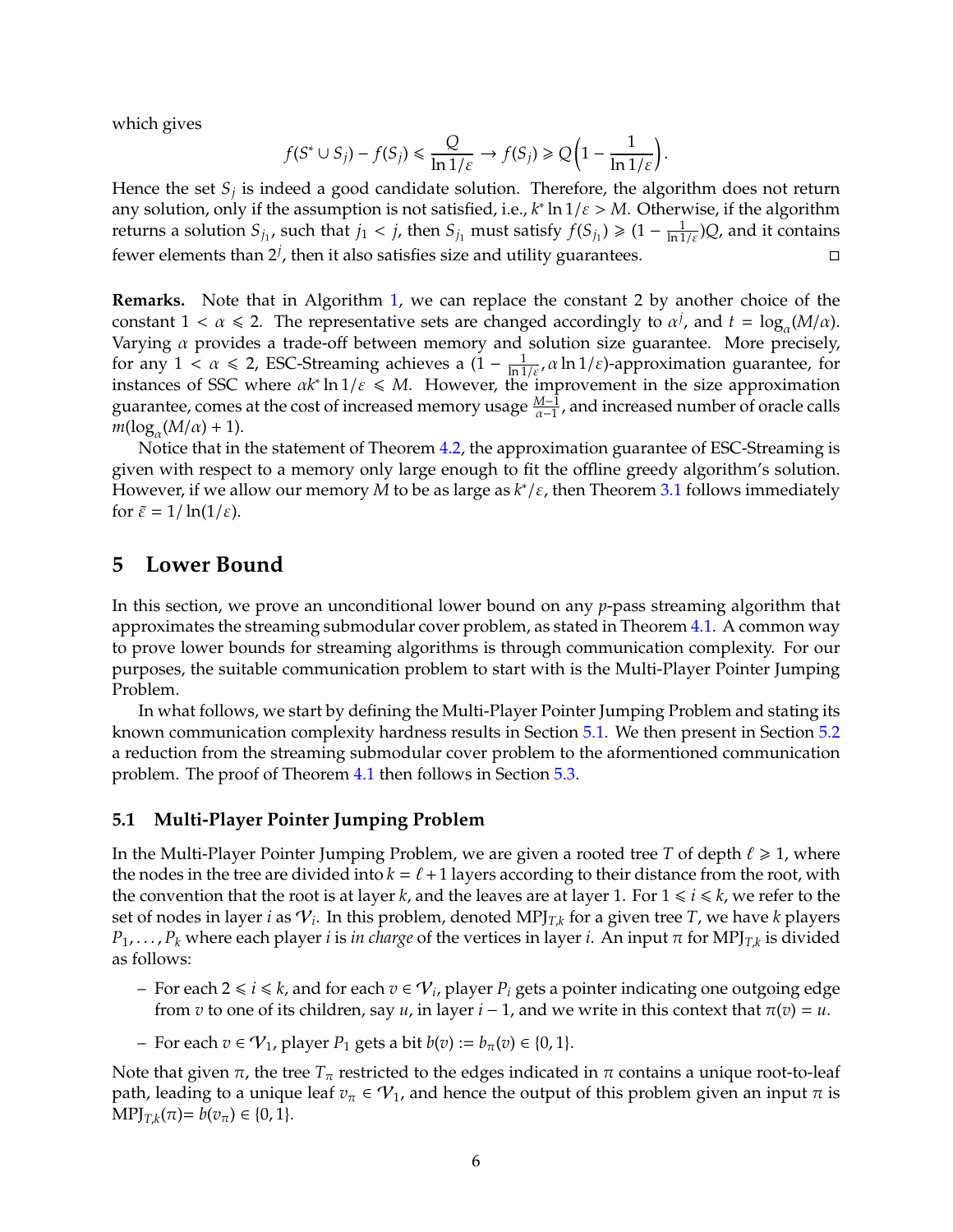<span id="page-7-2"></span>This problem is interesting from a communication protocol perspective, where the *k* players get the input  $\pi$  as defined earlier, and broadcast messages in  $r$  rounds. In each round, players  $P_1, P_2, \ldots, P_k$  each send a message, in that order. In this setting, the message in the last round is a single bit, corresponding to their guess about MPJ $_{T,k}(\pi)$ . The goal in this problem then is to figure out this bit using the minimum amount of communication per round. At each round, we think of the players as writing their messages in the order from  $P_1$  to  $P_k$  on a shared blackboard. Formally speaking, an [*r*,*C*, ε]-protocol for MPJ*T*,*<sup>k</sup>* is defined as

- The game is played in *r* rounds.
- The total number of bits communicated per round is at most *C*.
- $-$  The protocol's output is equal to MPJ<sub>*T*,*k*</sub>(π) with probability at least 1 − ε.

We quantify the *complexity* of such communication problems by studying their r-round randomised communication complexity  $R^r(MPI_{T,k})$  of  $MPI_{T,k}$  as follows:

 $R^r(MPI_{T,k}) = \min\{C : \text{there exists a } [r, C, 1/3] \text{-protocol for } MPJ_{T,k}\}$ 

A result in communication complexity shows that if the number of players is *k*, then the problem requires a large number of communicated bits if we restrct ourselves to *r*-rounds protocol for *r* < *k*. Formally, the authors of [\[6\]](#page-14-2) prove the following:

<span id="page-7-1"></span>**Theorem 5.1.** Let T be complete t-ary tree of depth  $\ell \ge 1$  (and consequently  $k = \ell + 1 \ge 2$  *layers*). Then

$$
R^{k-1}(\text{MPI}_{T,k}) = \Omega\left(\frac{t}{k^2}\right)
$$

The MP $J_{T,k}$  problem will serve as the starting hard communication problem that we use to prove our streaming lower bounds for the submodular cover problem. In what follows, we will prove a lower bound on the required memory of any *p*-pass streaming algorithm with good approximation guarantee for the submodular cover problem. To do that, let *m* be the number of sets that arrive in the stream, and *p* be the number of passes that the streaming algorithm is allowed to perform. We will show that if a *p*-pass streaming algorithm can provide an approximation guarantee smaller than  $m^{\frac{1}{p}}/p$  for the the set cover problem using a memory less than  $\Omega(m^{\frac{1}{p}}/p^3)$ , then we can solve the Multi-Player Pointer Jumping Problem on any complete *t*-ary tree with *p* + 1 player in *p* rounds while communicating less than  $\Omega(t/p^2)$  bits per round, which yields a contradiction to Theorem  $5.1.$ We formalise this in what follows.

#### <span id="page-7-0"></span>**5.2 Reduction to Submodular Cover**

Let  $T := T(t, k)$  be a complete *t*-ary tree with *k* layers over the vertex set  $\mathcal V$ , where each layer contains vertices  $V_i \subseteq V$  for  $1 \le i \le k$ . Note that

$$
|\mathcal{V}_i| = t^{k-i}
$$
  
\n
$$
|\mathcal{V}| = \sum_{i=1}^k |\mathcal{V}_i| = \sum_{i=1}^k t^{k-i} = \frac{t^k - 1}{t - 1}
$$
  
\n
$$
\forall i \in \{1, 2, ..., k\}
$$

Without loss of generality, assume the children of every node  $v \in \bigcup_{i=2}^k \mathcal{V}_i$  are ordered, i.e., for every 2 ≤ *i* ≤ *k*, for every  $v \in V_i$ , and for every  $1 \le j \le t$ ,  $c_j(v) \in V_{i-1}$  denotes the *j*<sup>th</sup> child of *v* in layer *i* − 1.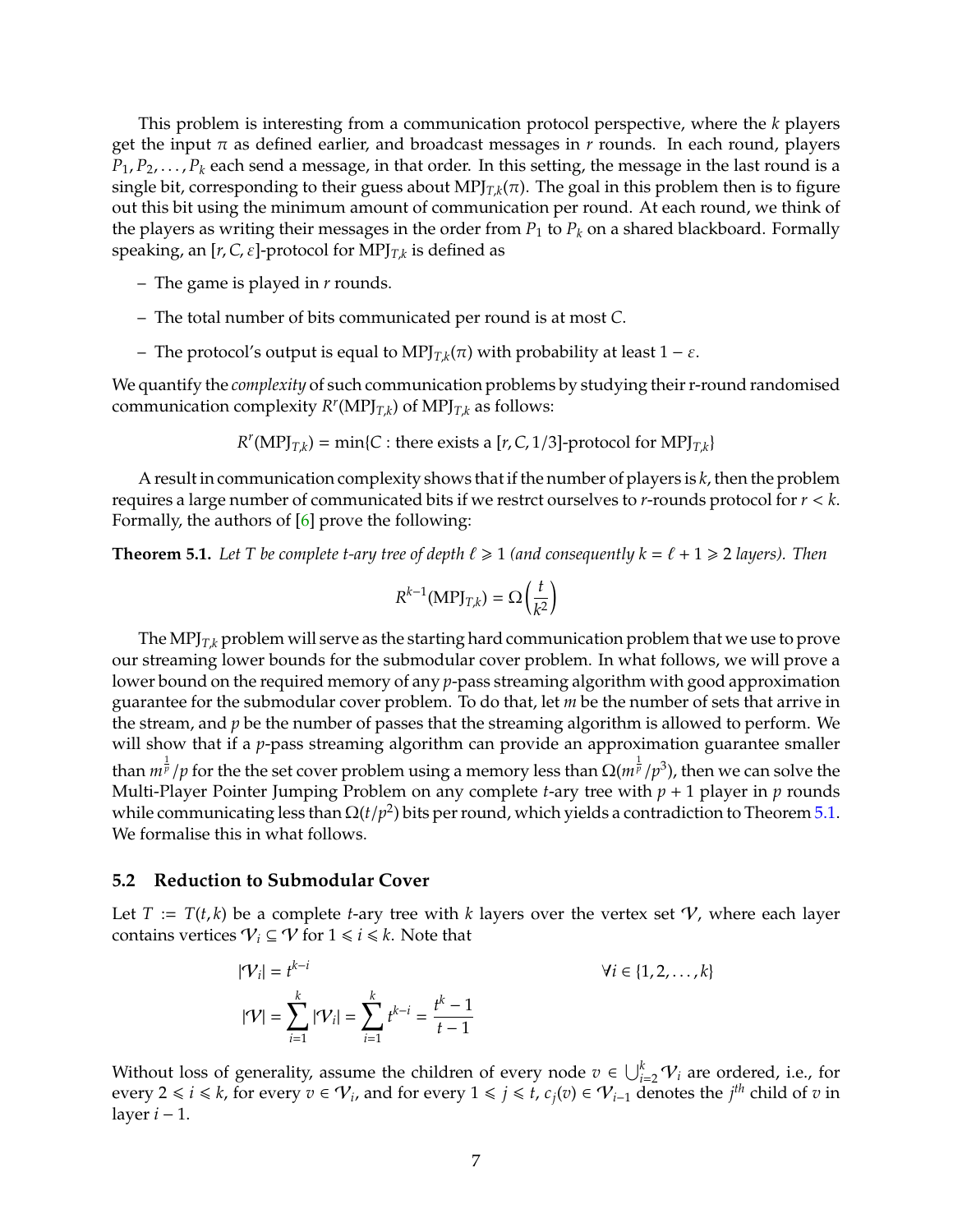Given a complete *t*-ary tree *T* with *k* layers, we construct a structure  $\mathcal{T}_{t,k,\ell}$  for  $\ell \geq t$ , such that  $\mathcal{T}$ has the same tree structure as *T*, but we additionally have sets associated with each  $v \in \mathcal{V}$ . To do that, let X be a universe of elements such that  $|X| = t^{k-1}\ell$ . We partition X into  $t^{k-1}$  equal sized (i.e., each of size  $\ell$ ) disjoint sets, and assign each such set  $\tilde{S}$  to one of the  $t^{k-1}$  leafs of *T* (i.e., the vertices in  $\mathcal{V}_1$ ). For every vertex  $v \in \mathcal{V}_1$ , we denote its corresponding set by  $\tilde{S}_v$ . This process defines the sets assigned to leaf vertices. We now recursively define the sets associated with the remaining vertices as follows:

 $-$  For every  $i = 2, ..., k$ , and for every  $v \in V_i$ , the set  $\tilde{S}_v$  associated with the vertex  $v$  is the union of the sets corresponding to its children, i.e.,

$$
\tilde{S}_v = \bigcup_{j=1}^t \tilde{S}_{c_j(v)}
$$

Note that with this construction, if we denote by *r* the root of the tree (i.e., the unique vertex in  $V_k$ ), then  $\tilde{S}_r = X$ . In fact, one can easily verify that for any  $i \in \{1, 2, ..., k\}$ , and any  $v \in V_i$ , our construction satisfies that

<span id="page-8-0"></span>
$$
|\tilde{S}_v| = \ell t^{i-1} \tag{5.1}
$$

Before we proceed, we record the following easy observation.

<span id="page-8-1"></span>**Observation 1.** For any 2 vertices  $v, u \in V$  such that  $v$  is neither the ancestor nor the descendent of *v*, we have that  $\tilde{S}_v \cap \tilde{S}_u = \emptyset$ .

Now given an input π for MPJ<sub>T,k</sub> over  $T := T(t, k)$ , we construct an instance  $I(π)$  of SMC<sub>t,k,t</sub> using  $\mathcal{T}^{t,\bar{k},\ell}$  as follows, where each player out of the *k* players  $P_1, P_2, \ldots, P_k$  gets a collection of sets. Namely,

- Player  $P_k$  gets the following sets; let *r* be the root of the tree, and let  $u = \pi(r)$  be the chosen child of *v* according to  $\pi$ , then  $P_k$  gets the set  $S_r = \tilde{S}_r \setminus \tilde{S}_u$ , and a singleton set for each element *e* ∈  $\tilde{S}_u$ . It follows from [\(5.1\)](#page-8-0) that  $P_k$  gets  $\ell t^{k-2} + 1$  sets.
- $-$  For each 2 ≤ *i* ≤ *k* − 1, player *P*<sup>*i*</sup> gets the following sets: For each *v* ∈  $V$ <sup>*i*</sup>, let *u* =  $π$ (*v*) be the chosen child of *v* according to  $\pi$ . Then Player  $P_i$  gets for each such vertex *v* the set  $S_v = \tilde{S}_v \backslash \tilde{S}_u$ . Hence, for  $2 \le i \le k - 1$ , player  $P_i$  gets in total  $t^{k-i}$  sets.
- $P_1$  gets the following sets: For each  $v ∈ V_1$ , player  $P_1$  gets the set  $S_v = \tilde{S}_v$  if  $v(v) = 1$ , and nothing from this vertex if  $b(v) = 0$ . Hence  $P_1$  gets at most  $t^{k-1}$  sets.

Let  $S_i$  be the family of sets that player  $P_i$  gets, and S be the family of all the sets in our instance, then  $m := |\mathcal{S}|$  is at most

$$
m \leq \underbrace{t^{k-1}}_{P_1} + \underbrace{\sum_{i=2}^{k-1} t^{k-i}}_{P_2, \ldots, P_{k-1}} + \underbrace{\ell t^{k-2} + 1}_{P_k} = \frac{t^k - 1 + \ell t^{k-2} (t-1)}{t-1} \text{ sets}.
$$

The submodular function  $f$  that we consider for  $SMC_{t,k,\ell}$  is the cover function defined as follows:

$$
f(S) = |S| \qquad \forall S \in \mathcal{S}
$$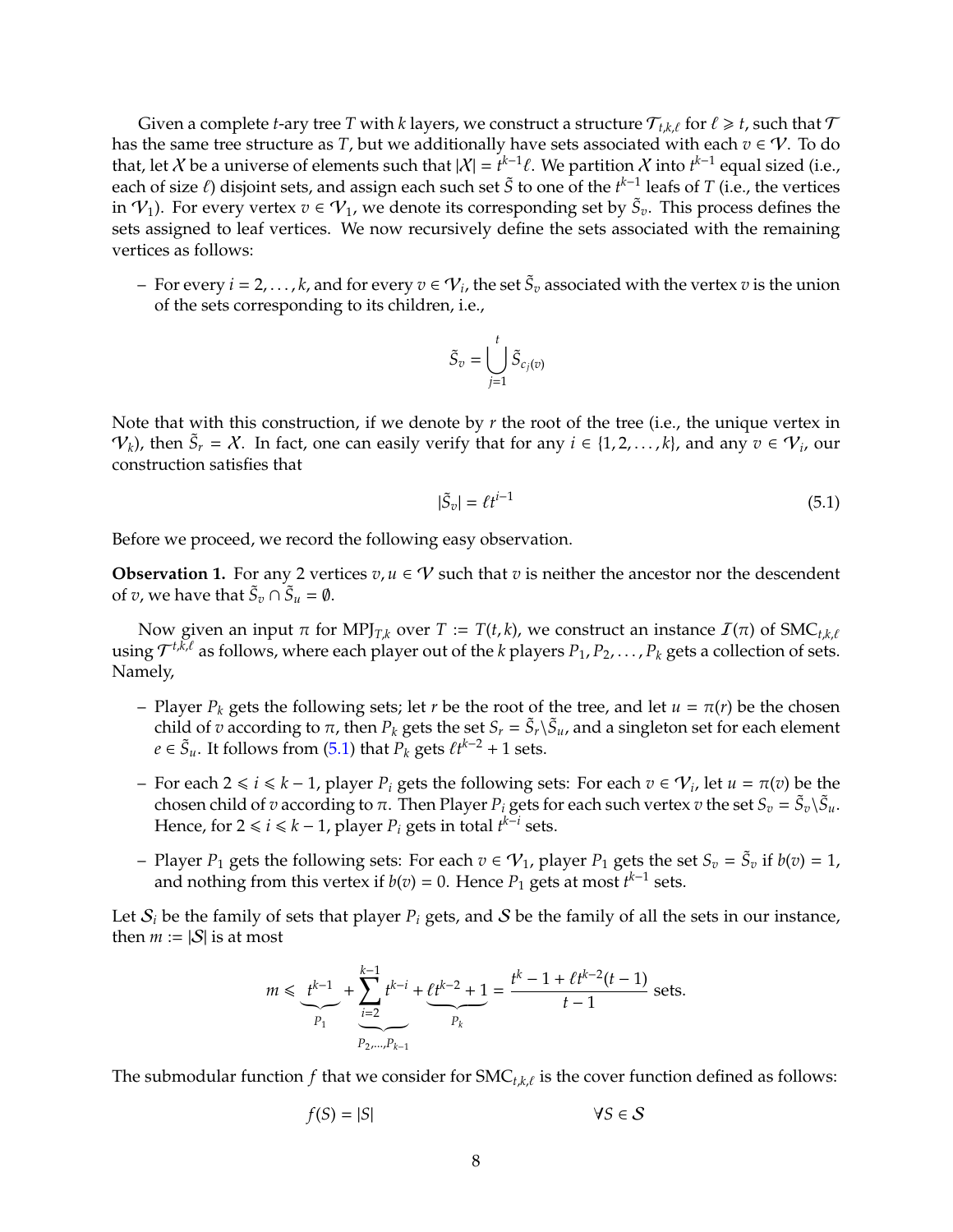$$
f(\tilde{S}) = |\bigcup_{S \in \tilde{S}} S| \qquad \forall \tilde{S} \subseteq S
$$

Then the goal in this submodular cover problem is to find the minimum cardinality family of sets  $\mathcal{S}^* \subset \mathcal{S}$  such that

$$
f(\mathcal{S}^*) \ge \ell t^{k-1} := Q
$$

Note that in our construction, we can always achieve the desired value *Q*, no matter whether  $\text{MPJ}_{T,k}(\pi)$  is  $0$  or  $1$ , as the sets assigned to player  $P_k$  are enough to cover  $\mathcal{X}.$  In other words, one can easily check that  $f(S_k) = \ell t^{k-1} = Q$ .

In order to see the intuition behind this construction, recall that in the communication problem  ${\rm MPJ}_{T,k}$ , we were interested in the value of  ${\rm MPJ}_{T,k}(\pi)$  =  $b(v_\pi)$  given an input π. We will show in the following claim how to relate the value of  $b(v_\pi)$  to the size of the submodular cover in the instance  $I(\pi)$  of SMC<sub>t,k,t</sub> that we have constructed.

<span id="page-9-0"></span>**Claim 1.** Let MPJ<sub>*T<sub>k</sub>* be an instance of the Multi-Player Pointer Jumping Problem, and let  $I(\pi)$  be</sub> the resulting submodular cover instance of  $SMC_{t,k,\ell}$ . Then the following holds:

- 1. If  $b(v_\pi) = 1$ , then there exists a family of sets S such that  $|S| = k$ , and  $f(S) = Q$ .
- 2. If  $b(v_\pi) = 0$ , then any family of sets S of size less than  $\ell$  will have  $f(S) < Q$ .

*Proof.* Let  $v_k$ ,  $v_{k-1}$ , . . . ,  $v_1$  be the unique root-to-leaf path resulting from π.

We start with the first case, i.e.,  $b(v_\pi) = 1$ . In this case, consider the sets  $S_{v_k}, S_{v_{k-1}}, \ldots, S_{v_1}$ . It follows from the definition of the sets according to  $\pi$  that

$$
S_{v_k} = \tilde{S}_{v_k} \setminus \tilde{S}_{v_{k-1}} = \mathcal{X} \setminus \tilde{S}_{v_{k-1}}
$$
  
\n
$$
S_{v_{k-1}} = \tilde{S}_{v_{k-1}} \setminus \tilde{S}_{v_{k-2}}
$$
  
\n
$$
\vdots = \vdots
$$
  
\n
$$
S_{v_2} = \tilde{S}_{v_2} \setminus \tilde{S}_{v_1}
$$

where  $\tilde{S}_{v_1} = S_{v_1}$  since  $b(v_1) = b(v_\pi) = 1$  in  $\pi$ . It then follows that

$$
\bigcup_{i=1}^k S_{v_i} = \mathcal{X}
$$

and hence for  $\mathcal{S} = \left\{ S_{v_k}, S_{v_{k-1}}, \ldots, S_{v_1} \right\}$ , we get  $f(\mathcal{S}) = Q$ .

Now for the second case, also consider  $v_k$ ,  $v_{k-1}$ , . . . ,  $v_1$  the unique root-to-leaf path resulting from  $\pi$ . In this case, since  $b(v_{\pi}) = b(v_1) = 0$ ,  $S_{v_1} = \emptyset$ . Note however that  $\tilde{S}_{v_1}$  contained  $\ell$  elements. We claim that for any non-singleton set  $S \in S$ ,  $S \cap \tilde{S}_{v_1} = \emptyset$ . To see this, observe that for any vertex *v*,  $S_v \subseteq \tilde{S}_v$ , and hence we never add to  $S_v$  an element that was not already in  $\tilde{S}_v$ . Thus, Observation [1](#page-8-1) yields that for any  $S_u \in S$  such that *u* is not an ancestor of  $v_1$ ,  $S_u \cap \tilde{S}_{v_1} = \emptyset$ . It remains to show that  $S_{v_i} ∩ S_{v_1} = ∅$  for all 2 ≤ *i* ≤ *k*, i.e., for the set associated with the vertices on the unique root-to-leaf path. But this easily follows from the *child-exclusion nature* of our construction , that yields that  $\tilde{S}_{v_1}$ does is disjoint from any set on the path leading from the root to *v*1.

This says that in order to cover the elements of  $\tilde{S}_{v_1}$ , we need to include all the required singletons (recall that these singletons must be in  $S_k$ ), and hence since  $|\tilde{S}_{v_1}| = \ell$ , we need to include at least  $\ell$ singleton sets, which yields the second part of the claim.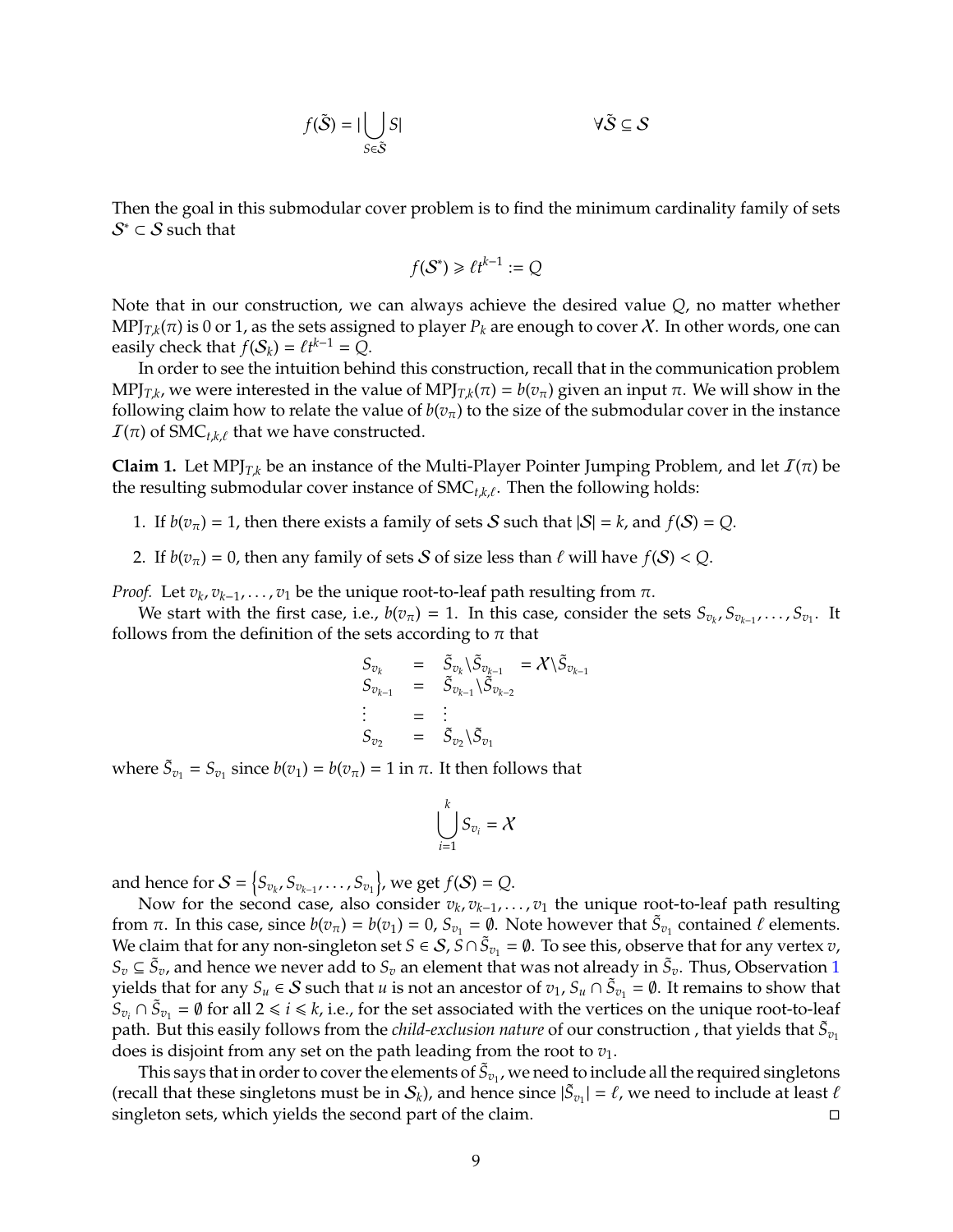In our argument for the second case, we assumed that we can cover  $X\setminus S_{v_1}$  *for free*. One can refine the analysis to show that in this case, any family of sets  $\tilde{\cal S}$  that achieves  $f(\tilde{\cal S})\geqslant Q$  must have a size of at least  $\ell + k - 1$ . For our purposes, we think of  $\ell >> k$ , and hence a gap between k and  $\ell$ is enough for the main result of this section.

#### <span id="page-10-0"></span>**5.3 Lower bound for the Submodular Cover Problem**

We are now ready to prove the main theorem of this section.

**Theorem 5.2.** *For any number of passes p and any stream size m, a p-pass streaming algorithm that, with*

*probability at least 2*/*3, approximates the submodular cover problem to a factor smaller than <sup>m</sup>* 1 *p <sup>p</sup>*+<sup>1</sup> *must use at*

*least* Ω  $\int_{\frac{\ln \bar{p}}{2}}$ *p*(*p*+1)<sup>2</sup> ! *.*

*Proof.* Let MPJ<sub>*T<sub>,p+1</sub>* be an instance of the Multi-Player Pointer Jumping Problem over a complete</sub> *t*-ary tree *T* with  $p + 1$  levels, and let  $\pi$  be the input to the problem spread amongst the  $p + 1$  players  $P_1, P_2, \ldots, P_{p+1}$  as discussed in Section [5.1.](#page-6-1) We now construct the instance  $\mathcal{I}(\pi)$  of SMC<sub>*t,p+1,* for</sub> some integer  $\ell \geq t$  over *m* sets as described in Section [5.2.](#page-7-0) Recall that

$$
m\leq \frac{t^k-1+\ell t^{k-2}(t-1)}{t-1}
$$

and  $k = p + 1$  in our case.

It follows from Claim [1](#page-9-0) that distinguishing between the case when  $b(v_\pi) = 1$  and  $b(b_\pi) = 0$  is equivalent to distinguishing whether the minimal set cover  $S^*$  of SMC<sub>t,p+1, $\ell$ </sub> is of size at most  $p + 1$ , or at least  $\ell$ .

Consider a *p*-pass streaming algorithm ALG that approximates  $SMC_{t,p+1,\ell}$  using memory *M*, to a factor smaller than  $\frac{\ell}{p+1}$ , where the stream consist of the sets of  $P_1$  followed by those of  $P_2$  and so on. We will use ALG to design the following an  $[p,(p+1)M,1/3]$ -protocol Prtcl for MPJ<sub>*T<sub>k</sub>*</sub> as follows:

– In each round *i* = 1, . . . , *p*, we emulate the *i th* pass of Alg on the stream; When Alg processes the last set corresponding to  $P_1$  in the stream, the content of the memory is broadcasted to all the players. Then we do the same after  $A_{\text{LG}}$  finishes  $P_2$ 's chunk on the stream, and so on up to  $P_{p+1}$ , in that order.

Since ALG approximates the size of  $\mathcal{S}^*$  for  $I(\pi)$  to a factor smaller than  $\frac{\ell}{p+1}$  with probability at least 2/3, then Prrcl outputs  ${\rm MPJ}_{T,k}(\pi)$  with probability at least 2/3. Recall that the game  ${\rm MPJ}_{T,p+1}$  is played among  $p + 1$  players, and we know from Theorem [5.1](#page-7-1) that  $R^p(\text{MPJ}_{T,p+1}) = \Omega\Big(\frac{t}{(p+1)^2}\Big)$ , hence

*M* must be at least  $M = \Omega\left(\frac{t}{p(p+1)^2}\right)$ .

It remains to relate the approximation ratio and the required memory size, to the size of the stream *m*. Recall that:

$$
m \leq \frac{t^k - 1 + \ell t^{k-2}(t-1)}{t-1}
$$

For  $\ell = t$ , we get that  $m \leq \frac{2t^k - t^{k-1}}{t-1}$  $\frac{f^2-t^{k-1}}{t-1}$  ≤ 2*t*<sup>k-1</sup> = 2*t*<sup>*p*</sup>, and equivalently  $\ell = t \approx m^{1/p}$ . Thus we get that any *p*-pass streaming algorithm that, with probability at least 2/3, approximates the submodular cover problem to a factor smaller than  $\frac{m^{\frac{1}{p}}}{p+1}$  must use at least Ω  $\int_{-\infty}^{\infty}$ *p*(*p*+1)<sup>2</sup> **n** memory. □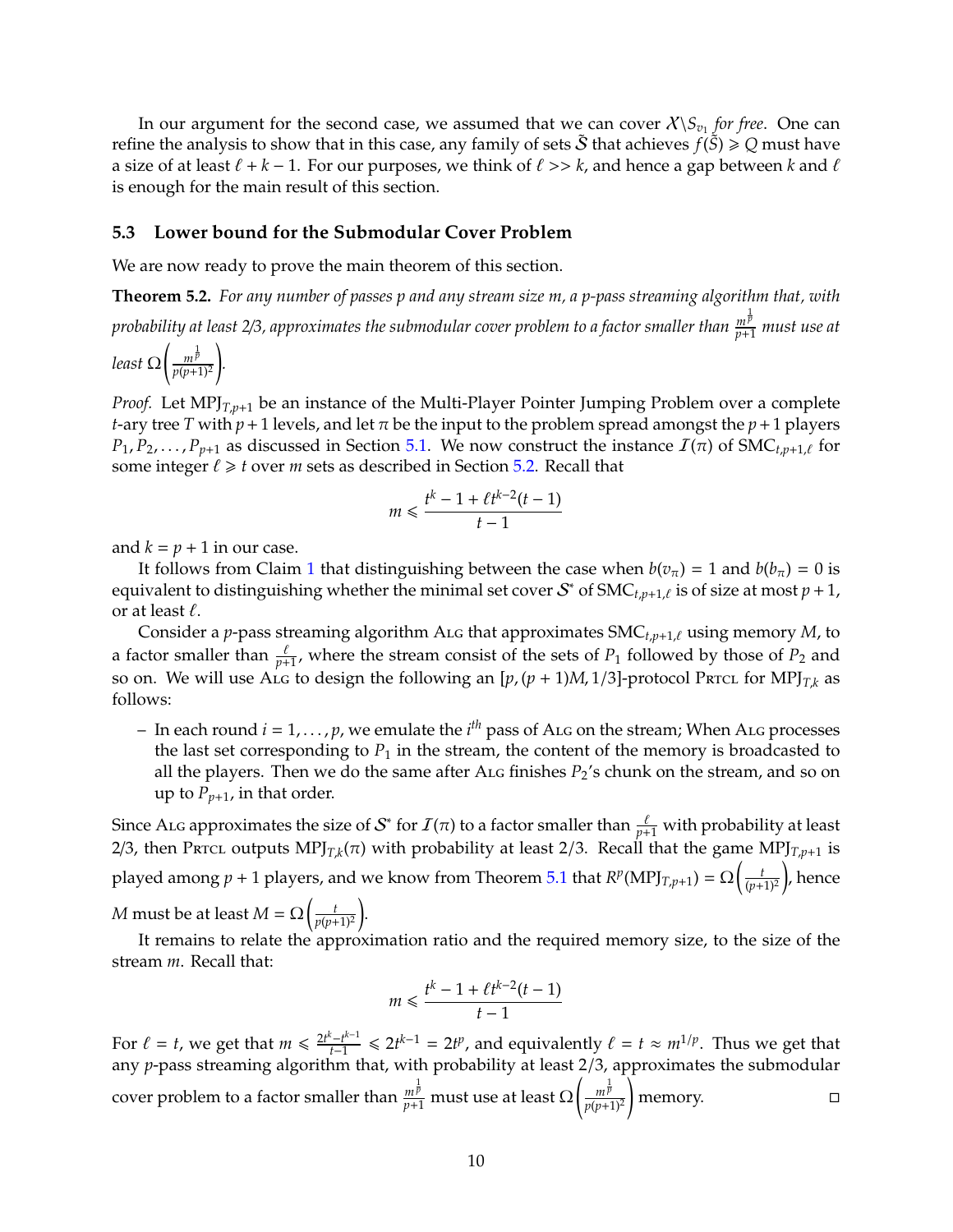## <span id="page-11-3"></span><span id="page-11-1"></span>**6 Example Applications**

Many real-world problems, such as data summarization  $[27]$ , image segmentation  $[16]$ , influence maximization in social networks [\[15\]](#page-15-1), can be formulated as a submodular cover problem and can benefit from the streaming setting. In this section, we discuss two such concrete applications.

#### <span id="page-11-2"></span>**6.1 Active set selection**

To scale kernel methods (such as kernel ridge regression, Gaussian processes, etc.) to large data sets, we often rely on active set selection methods [\[23\]](#page-16-4). For example, a significant problem with Gaussian process prediction is that it scales as  $O(n^3)$ . Storing the kernel matrix *K* and solving the associated linear system is prohibitive when *n* is large. One way to overcome this is to select a small subset of data while maintaining a certain diversity. A popular approach for active set selection is Informative Vector Machine (IVM) [\[26\]](#page-16-5), where the goal is to select a set *S* that maximizes the utility function

$$
f(S) = \frac{1}{2} \log \det(I + \sigma^{-2} K_{S,S}),
$$
\n(6.1)

Here,  $K_{S,S}$  is the submatrix of *K*, corresponding to rows/columns indexed by *S*, and  $\sigma > 0$  is a regularization parameter. This utility function is monotone submodular, as shown in [\[17\]](#page-15-12).

### **6.2 Graph set cover**

In a lot of applications, e.g., influence maximization in social networks [\[15\]](#page-15-1), community detection in graphs [\[13\]](#page-15-13), etc., we are interested in selecting a small subset of vertices from a massive graph that "cover" in some sense a large fraction of the graph.

In particular, in section [7,](#page-11-0) we consider two fundamental set cover problems: Dominating Set and Vertex Cover problems. Given a graph *G*(*V*, *E*) with vertex set *V* and edge set *E*, let ρ(*S*) denote the neighbours of the vertices in *S* in the graph, and δ(*S*) the edges in the graph connect to a vertex in *S*. The dominating set is the problem of selecting the smallest set that covers the vertex set *V*, i.e., the corresponding utility is  $f(S) = |\rho(S) \cup S|$ . The vertex cover is the problem of selecting the smallest set that covers the edge set *E*, i.e., the corresponding utility is  $f(S) = |\delta(S)|$ . Both utilities are monotone submodular functions.

## <span id="page-11-0"></span>**7 Experimental Results**

We address the following questions in our experiments:

- 1. How does ESC-Streaming perform in comparison to the offline greedy algorithm, in terms of solution size and speed?
- 2. How does  $\alpha$  influence the trade-off between solution size and speed ?
- 3. How does ESC-Streaming scale to massive data sets?

We evaluate the performance of ESC-Streaming on real-world data sets with two applications: active set selection and graph set cover problems, described in section [6.](#page-11-1) For active set selection, we choose a dataset having a size that permits the comparison with the offline greedy algorithm.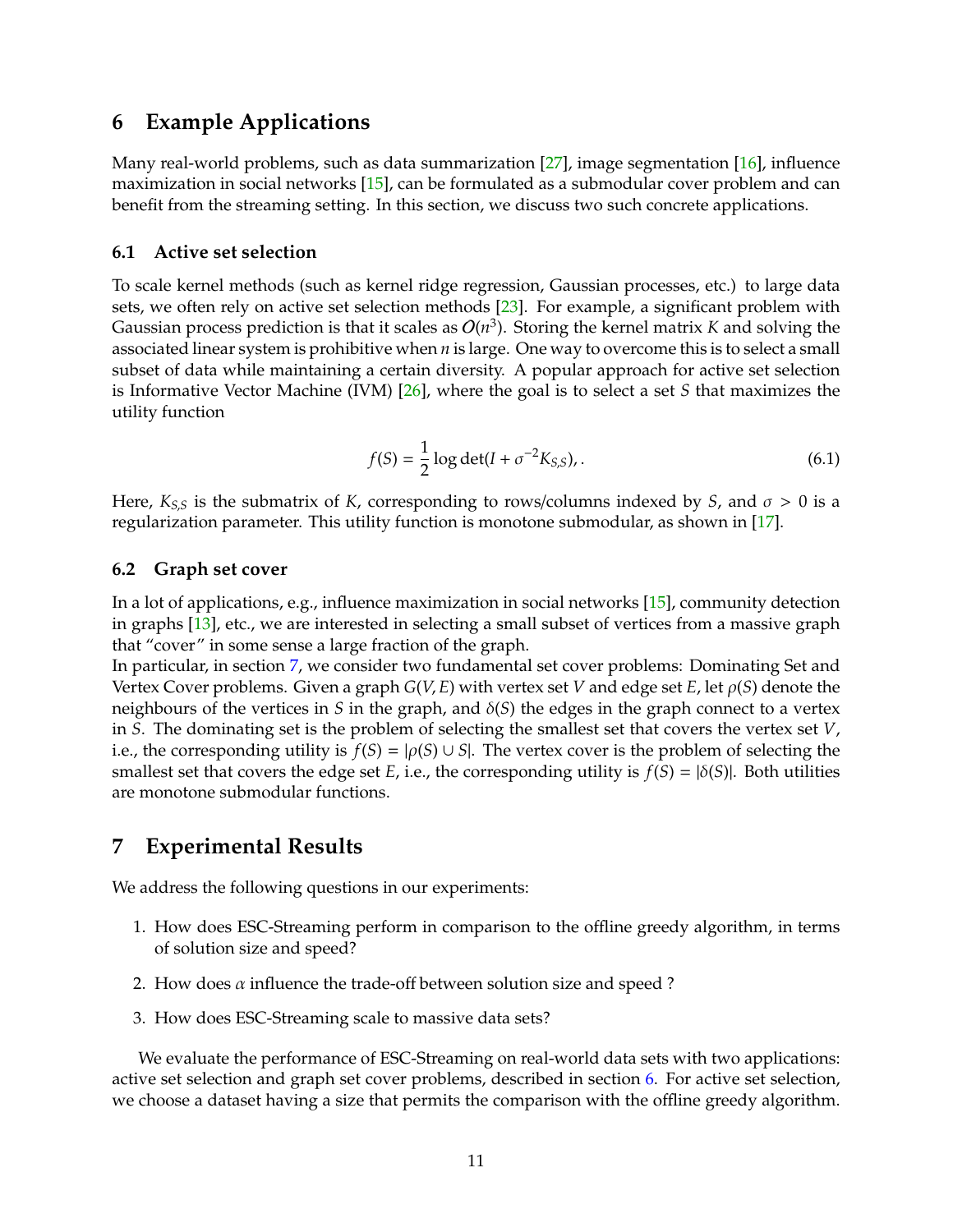<span id="page-12-1"></span>

Figure 1: Active set selection of molecules: (Left) Percentage of oracle calls made relative to offline greedy, (Middle) Size of selected sets for  $\varepsilon = 0.01$ , (Right) Size of selected sets for  $\varepsilon = 0.5$ .

For graph cover, we run ESC-Streaming on a large graph of 787 million nodes and 47.6 billion edges.

We measure the computational cost in terms of the number of oracle calls, which is independent of the concrete implementation and platform.

#### <span id="page-12-0"></span>**7.1 Active Set Selection for Quantum Mechanics**

In quantum chemistry, computing certain properties, such as atomization energy of molecules, can be computationally challenging [\[24\]](#page-16-6). In this setting, it is of interest to choose a small and diverse training set, from which one can predict the atomization energy (e.g., by using kernel ridge regression) of other molecules.

In this setting, we apply ESC-Streaming on the log-det function defined in Section [6.1](#page-11-2) where we use the Gaussian kernel  $K_{ij} = \exp(-\frac{||x_i - x_j||_2^2}{2h^2})$ , and we set the hyperparameters as in [\[24\]](#page-16-6):  $\sigma = 1$ ,  $h =$ 724. The dataset consists of 7k small organic molecules, each represented by a 276 dimensional vector. We set  $M = 2^{15}$  and vary *Q* from  $\frac{f(V)}{2}$  to  $\frac{3f(V)}{4}$ , and  $\alpha$  from 1.1 to 2.

We compare against offline greedy, and its accelerated version with lazy updates (Lazy Greedy)[\[19\]](#page-15-14). For all algorithms, we provide a vector of different values of  $\tilde{\varepsilon}$  as input, and terminate once the utility  $(1 - \tilde{\varepsilon})Q$ , corresponding to the smallest  $\tilde{\varepsilon}$ , is achieved. Below we report the performance for the smallest and largest tested  $\tilde{\varepsilon} = 0.01$  and  $\tilde{\varepsilon} = 0.5$ , respectively.

In Figure [7.1,](#page-12-0) we show the performance of ESC-Streaming with respect to the offline greedy and lazy greedy, in terms of size of solutions picked and number of oracle calls made. The computational costs of all algorithms are normalized to those of offline greedy.

It can be seen that standard ESC-Streaming, with  $\alpha = 2$ , always chooses a set at most twice (largest ratio is 2.1089) as large as offline greedy, using at most 3.15% and 25.5% of the number of oracle calls made, respectively, by offline greedy and lazy greedy. As expected, varying the parameter  $\alpha$  leads to smaller solutions at the cost of more oracle calls:  $\alpha = 1.1$  leads to solutions roughly of the same size as the solutions found by the offline greedy. Note also that choosing larger values  $\alpha$  leads to jumps in the solution sets sizes (c.f., [7.1\)](#page-12-0). In particular, varying the required utility  $Q$ , even by a small amount, may not be possible to achieve by the current solution's size  $(\alpha^j)$  and would require moving to a set larger by at least an  $\alpha$  factor ( $\alpha^{j+1}$ ).

Finally, we remark that even for this small dataset, offline greedy, for largest tested *Q*, required  $1.2 \times 10^7$  oracle calls, and took almost 2 days to run on the same machine.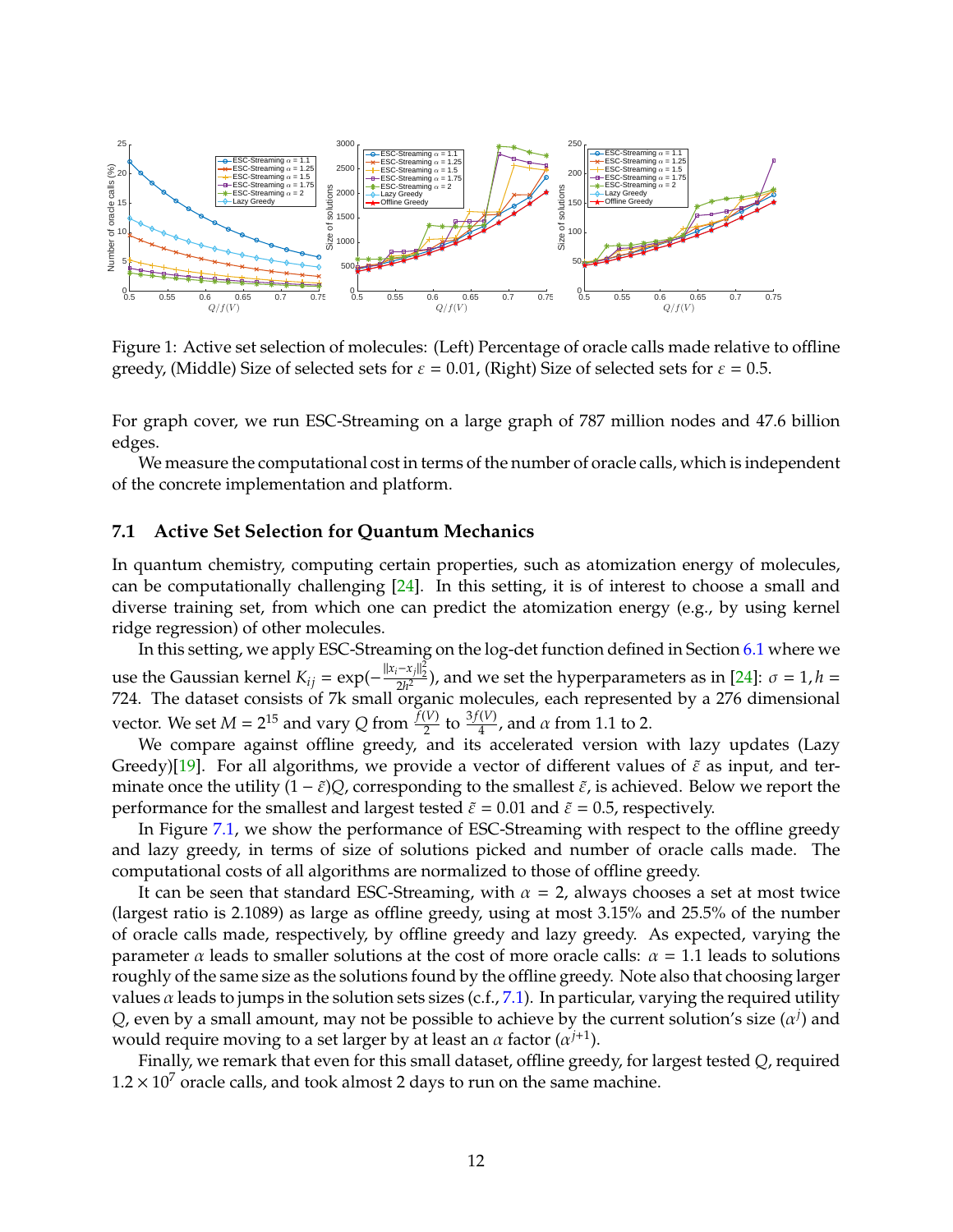<span id="page-13-1"></span>

Figure 2: (Left) Vertex cover on "uk-2014" (Middle) Dominating set on "uk-2014" (Right) Dominating set on "Friendster"

#### <span id="page-13-0"></span>**7.2 Cover problems on Massive graphs**

To assess the scalability of ESC-Streaming, we apply it to the "uk-2014" graph, a large snapshot of the .uk domain taken at the end of 2014 [\[5,](#page-14-3) [4,](#page-14-4) [3\]](#page-14-5). It consists of 787,801,471 nodes and 47,614,527,250 edges. This graph is sparse, with average degree 60.440, and hence requires large cover solutions. Storing this dataset (i.e., the adjacency list of the graph) on the hard-drive requires more than 190GB of memory.

We solve both the Dominating Set and Vertex Cover problems, whose utility functions are defined in Section [6.](#page-11-1) For the Dominating Set problem, we set  $M = 520$  MB,  $\alpha = 2$  and  $Q = 0.7|V|$ . We run the first phase of ESC-Streaming (c.f., Algorithm [1\)](#page-4-2), then query for different values of  $\tilde{\varepsilon}$ between 0 to 1, using Algorithm [2.](#page-4-3) Similarly, for the Vertex Cover problem, we set *M* = 320 MB,  $\alpha = 2$  and  $Q = 0.8$ [*E*]. Figure [7.2](#page-13-0) shows the performance of ESC-Streaming on both the dominating set and vertex cover problems, in terms of utility achieved, i.e., number vertices/edges covered, for all the feasible  $\tilde{\varepsilon}$  values, with respect to the size of the subset of vertices picked.

As a baseline, we compare against a random selection procedure, that picks a random permutation of the vertices and then select any vertex with a non-zero marginal, until it reaches the same partial cover achieved by ESC-Streaming. Note that the offline greedy, even with lazy evaluations, is not applicable here since it does not terminate in a reasonable time, so we omit it from the comparison. Similarly, we do not compare against the Emek–Rosén's algorithm [\[11\]](#page-15-4), due to its large memory requirement of *n* log *m*, which in this case is roughly 20 times bigger than the memory used by ESC-Streaming.

We do significantly better than a random selection, especially on the Vertex Cover problem, which for sparse graphs is more challenging than the Dominating Set problem.

Since running the greedy algorithm on "uk-2014" graph goes beyond our computing infrastructure, we include another instance of the Dominating set cover problem on a smaller graph "Friendster", an online gaming network  $[29]$ , to compare with offline greedy algorithm. This graph has 65.6 million nodes, and 1.8 billion edges. The memory required by ESC-Streaming is less than 30MB for  $\alpha = 2$ . We let offline greedy run for 2 days, and gathered data for 2000 greedy iterations. Figure [7.2](#page-13-0) (Right) shows that our performance almost matches the greedy solutions we managed to compute.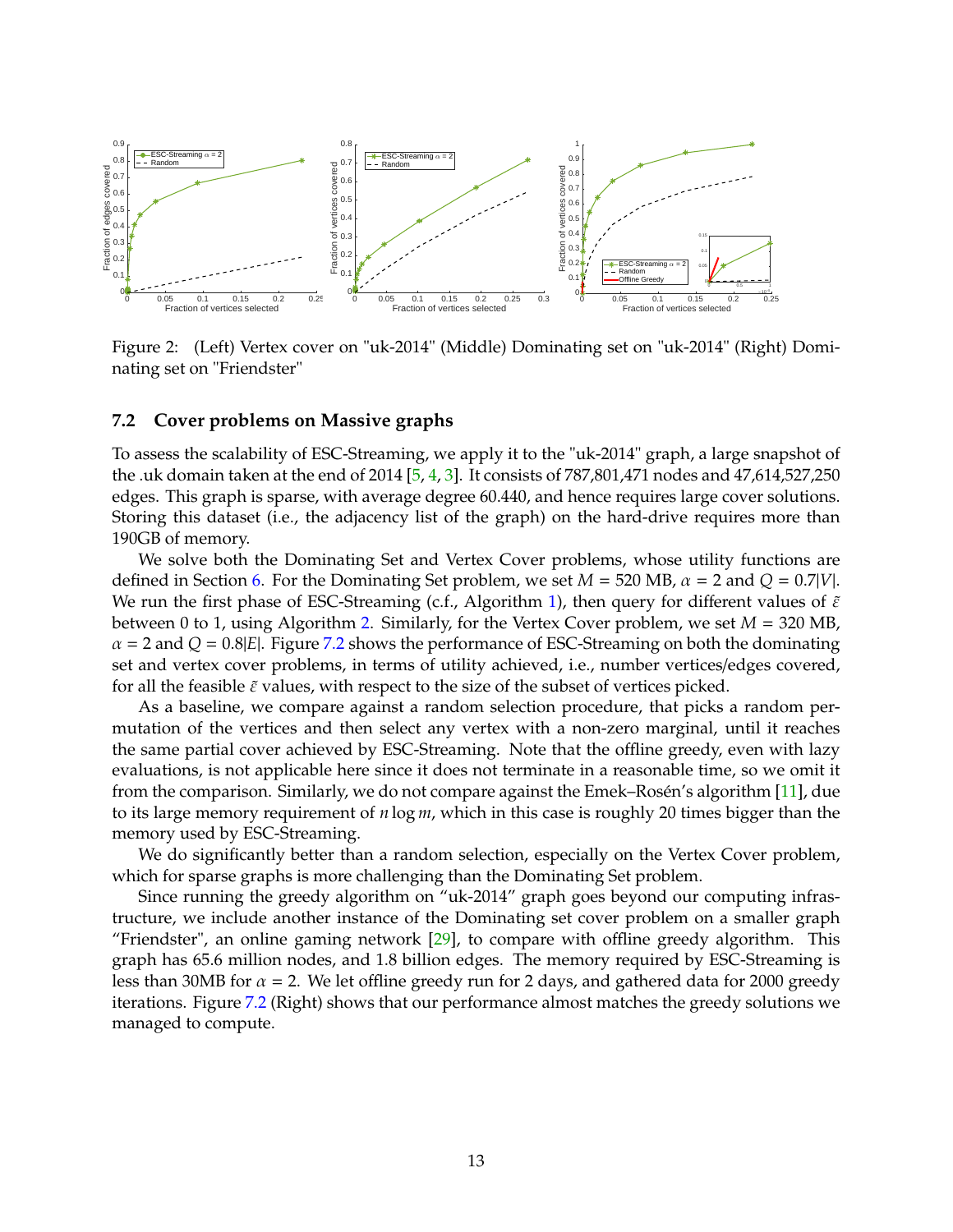## **8 Conclusion**

In this paper, we consider the SC problem in the streaming setting, where we select the least number of elements that can achieve a certain utility, measured by a submodular function. We prove that there cannot exist any single pass streaming algorithm that can achieve a non-trivial approximation of SSC, using sublinear memory, if the utility have to be met exactly. Consequently, we develop an efficient approximation algorithm, ESC-Streaming, which finds solution sets, slightly larger than the optimal solution, that partially cover the desired utility. We rigorously analyzed the approximation guarantees of ESC-Streaming, and compared these guarantees against the offline greedy algorithm. We demonstrate the performance of ESC-Streaming on real-world problems. We believe that our algorithm is an important step towards solving streaming and large scale submodular cover problems, which lie at the heart of many modern machine learning applications.

## **Acknowledgements**

We would like to thank Michael Kapralov and Ola Svensson for useful discussions. This work was supported in part by the European Commission under ERC Future Proof, SNF 200021-146750, SNF CRSII2-147633, NCCR Marvel, and ERC Starting Grant 335288-OptApprox.

## **References**

- <span id="page-14-1"></span>[1] Sepehr Assadi, Sanjeev Khanna, and Yang Li. Tight bounds for single-pass streaming complexity of the set cover problem. *arXiv preprint arXiv:1603.05715*, 2016. [1,](#page-0-0) [2](#page-2-1)
- <span id="page-14-0"></span>[2] Ashwinkumar Badanidiyuru, Baharan Mirzasoleiman, Amin Karbasi, and Andreas Krause. Streaming submodular maximization: Massive data summarization on the fly. In *Proceedings of the 20th ACM SIGKDD international conference on Knowledge discovery and data mining*, pages 671–680. ACM, 2014. [1,](#page-0-0) [2](#page-2-1)
- <span id="page-14-5"></span>[3] Paolo Boldi, Andrea Marino, Massimo Santini, and Sebastiano Vigna. BUbiNG: Massive crawling for the masses. In *Proceedings of the Companion Publication of the 23rd International Conference on World Wide Web*, pages 227–228. International World Wide Web Conferences Steering Committee, 2014. [13](#page-13-1)
- <span id="page-14-4"></span>[4] Paolo Boldi, Marco Rosa, Massimo Santini, and Sebastiano Vigna. Layered label propagation: A multiresolution coordinate-free ordering for compressing social networks. In Sadagopan Srinivasan, Krithi Ramamritham, Arun Kumar, M. P. Ravindra, Elisa Bertino, and Ravi Kumar, editors, *Proceedings of the 20th international conference on World Wide Web*, pages 587–596. ACM Press, 2011. [13](#page-13-1)
- <span id="page-14-3"></span>[5] Paolo Boldi and Sebastiano Vigna. The WebGraph framework I: Compression techniques. In *Proc. of the Thirteenth International World Wide Web Conference (WWW 2004)*, pages 595–601, Manhattan, USA, 2004. ACM Press. [13](#page-13-1)
- <span id="page-14-2"></span>[6] Amit Chakrabarti, Graham Cormode, and Andrew McGregor. Robust lower bounds for communication and stream computation. In *Proceedings of the fortieth annual ACM symposium on Theory of computing*, pages 641–650. ACM, 2008. [7](#page-7-2)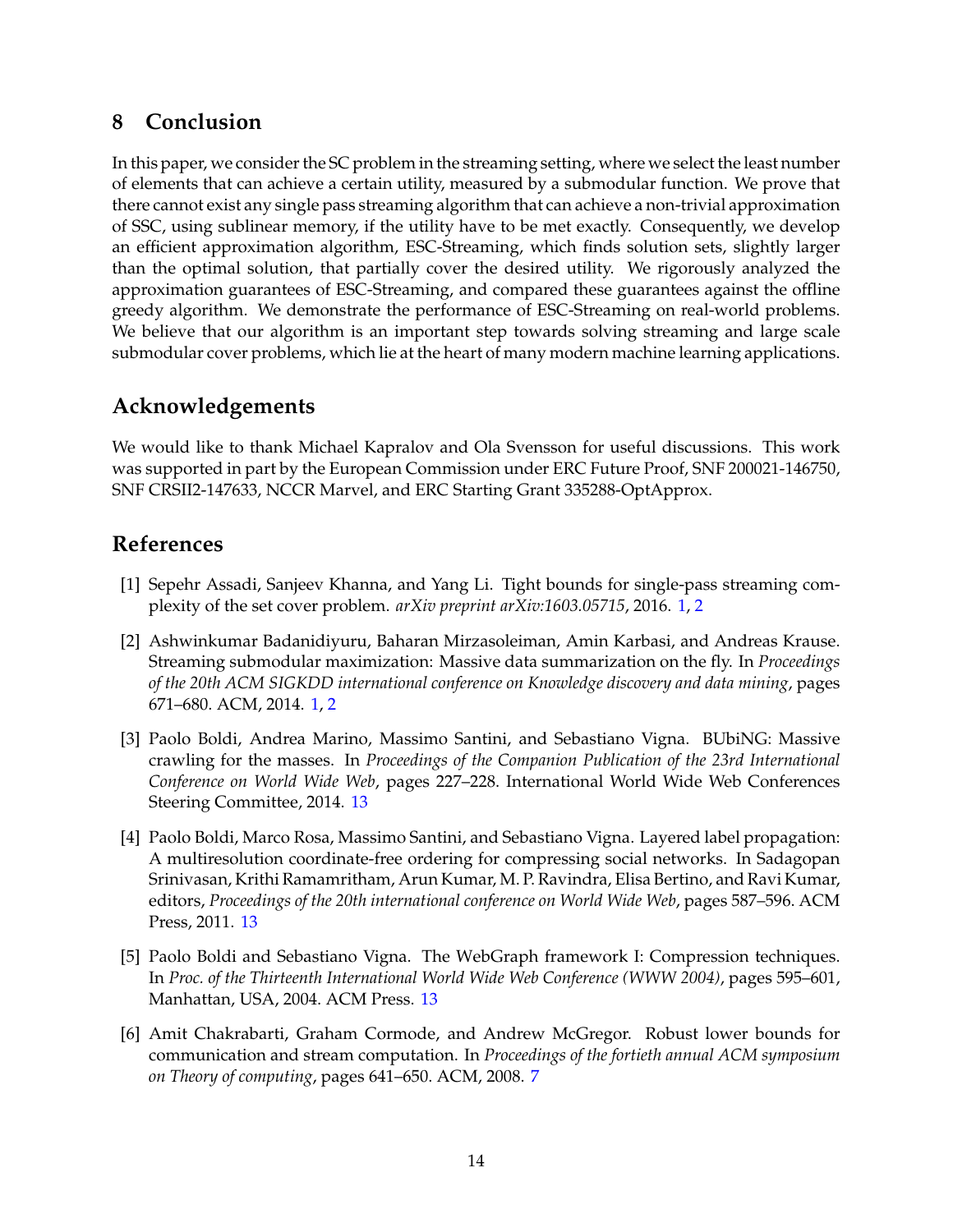- <span id="page-15-9"></span>[7] Amit Chakrabarti and Tony Wirth. Incidence geometries and the pass complexity of semistreaming set cover. *arXiv preprint arXiv:1507.04645*, 2015. [1,](#page-0-0) [2](#page-2-1)
- <span id="page-15-7"></span>[8] Chandra Chekuri, Shalmoli Gupta, and Kent Quanrud. Streaming algorithms for submodular function maximization. In *Automata, Languages, and Programming*, pages 318–330. Springer, 2015. [1,](#page-0-0) [2](#page-2-1)
- <span id="page-15-5"></span>[9] Erik D Demaine, Piotr Indyk, Sepideh Mahabadi, and Ali Vakilian. On streaming and communication complexity of the set cover problem. In *Distributed Computing*, pages 484–498. Springer, 2014. [1,](#page-0-0) [2](#page-2-1)
- <span id="page-15-3"></span>[10] Irit Dinur and David Steurer. Analytical approach to parallel repetition. In *Proceedings of the 46th Annual ACM Symposium on Theory of Computing*, STOC '14, pages 624–633, New York, NY, USA, 2014. ACM. [1,](#page-0-0) [3](#page-3-3)
- <span id="page-15-4"></span>[11] Yuval Emek and Adi Rosén. Semi-streaming set cover. In *Automata, Languages, and Programming*, pages 453–464. Springer, 2014. [1,](#page-0-0) [2,](#page-2-1) [13](#page-13-1)
- <span id="page-15-2"></span>[12] Uriel Feige. A threshold of ln n for approximating set cover. *Journal of the ACM (JACM)*, 45(4):634–652, 1998. [1,](#page-0-0) [3](#page-3-3)
- <span id="page-15-13"></span>[13] Santo Fortunato. Community detection in graphs. *Physics reports*, 486(3):75–174, 2010. [11](#page-11-3)
- <span id="page-15-10"></span>[14] Piotr Indyk, Sepideh Mahabadi, and Ali Vakilian. Towards tight bounds for the streaming set cover problem. *arXiv preprint arXiv:1509.00118*, 2015. [1,](#page-0-0) [2](#page-2-1)
- <span id="page-15-1"></span>[15] David Kempe, Jon Kleinberg, and Éva Tardos. Maximizing the spread of influence through a social network. In *Proceedings of the ninth ACM SIGKDD international conference on Knowledge discovery and data mining*, pages 137–146. ACM, 2003. [1,](#page-0-0) [11](#page-11-3)
- <span id="page-15-0"></span>[16] Gunhee Kim, Eric P Xing, Li Fei-Fei, and Takeo Kanade. Distributed cosegmentation via submodular optimization on anisotropic diffusion. In *Computer Vision (ICCV), 2011 IEEE International Conference on*, pages 169–176. IEEE, 2011. [1,](#page-0-0) [11](#page-11-3)
- <span id="page-15-12"></span>[17] Andreas Krause and Daniel Golovin. Submodular function maximization. *Tractability: Practical Approaches to Hard Problems*, 3:19, 2012. [11](#page-11-3)
- <span id="page-15-8"></span>[18] Ravi Kumar, Benjamin Moseley, Sergei Vassilvitskii, and Andrea Vattani. Fast greedy algorithms in mapreduce and streaming. *ACM Transactions on Parallel Computing*, 2(3):14, 2015. [1](#page-0-0)
- <span id="page-15-14"></span>[19] Michel Minoux. Accelerated greedy algorithms for maximizing submodular set functions. In *Optimization Techniques*, pages 234–243. Springer, 1978. [12](#page-12-1)
- <span id="page-15-6"></span>[20] Baharan Mirzasoleiman, Amin Karbasi, Ashwinkumar Badanidiyuru, and Andreas Krause. Distributed submodular cover: Succinctly summarizing massive data. In *Advances in Neural Information Processing Systems*, pages 2863–2871, 2015. [1,](#page-0-0) [2](#page-2-1)
- <span id="page-15-11"></span>[21] George L Nemhauser, Laurence A Wolsey, and Marshall L Fisher. An analysis of approximations for maximizing submodular set functions—i. *Mathematical Programming*, 14(1):265–294, 1978. [2](#page-2-1)